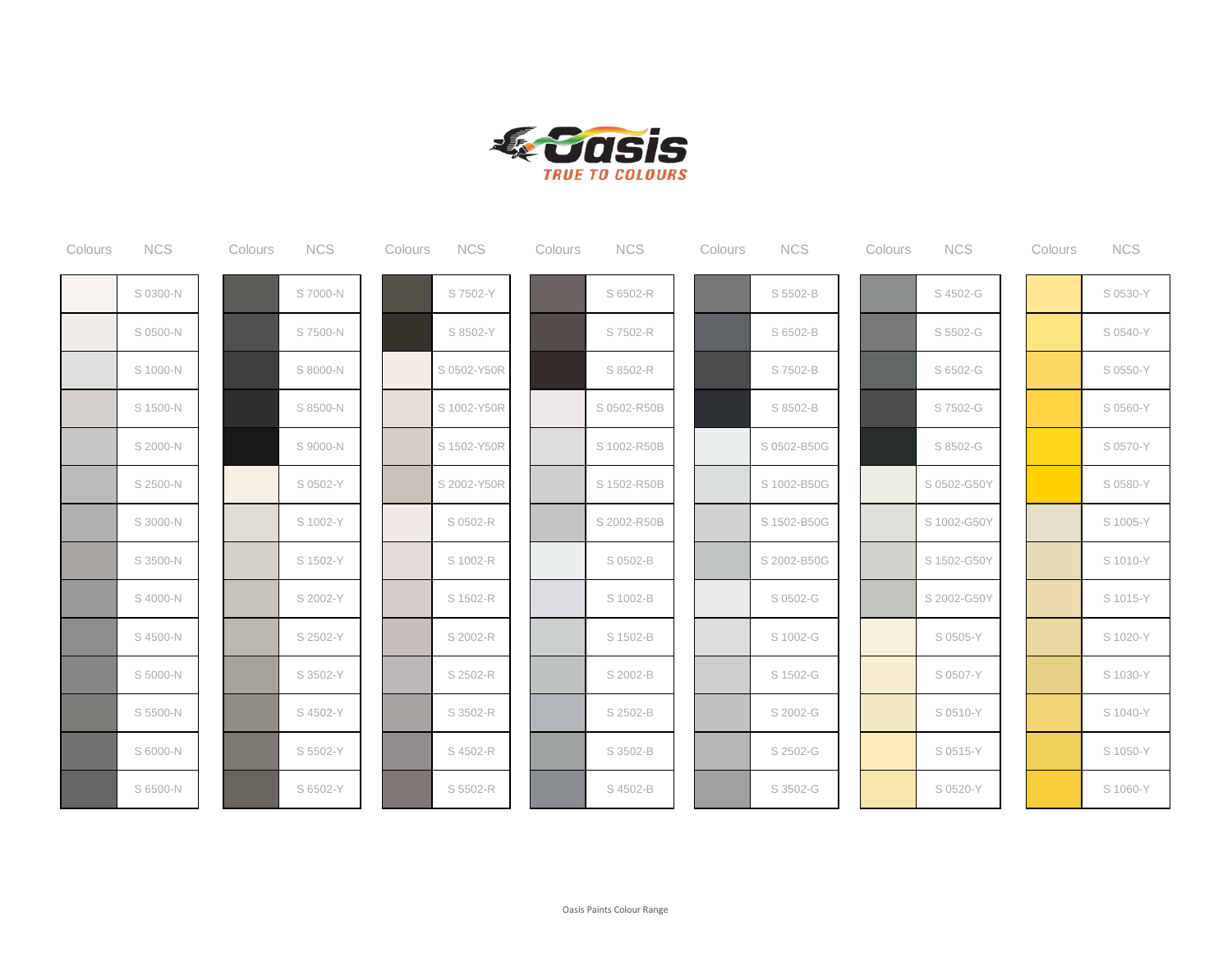| Colours | <b>NCS</b> | Colours | <b>NCS</b>  | Colours | <b>NCS</b>  | Colours | <b>NCS</b>  | Colours | <b>NCS</b>  | Colours | <b>NCS</b>  | Colours | <b>NCS</b>  |
|---------|------------|---------|-------------|---------|-------------|---------|-------------|---------|-------------|---------|-------------|---------|-------------|
|         | S 1070-Y   |         | S 3060-Y    |         | S 0540-Y10R |         | S 1510-Y10R |         | S 4030-Y10R |         | S 0520-Y20R |         | S 1080-Y20R |
|         | S 1080-Y   |         | S 3560-Y    |         | S 0550-Y10R |         | S 1515-Y10R |         | S 4040-Y10R |         | S 0530-Y20R |         | S 1505-Y20R |
|         | S 1505-Y   |         | S 4020-Y    |         | S 0560-Y10R |         | S 2005-Y10R |         | S 4050-Y10R |         | S 0540-Y20R |         | S 1510-Y20R |
|         | S 1510-Y   |         | S 4030-Y    |         | S 0570-Y10R |         | S 2010-Y10R |         | S 4055-Y10R |         | S 0550-Y20R |         | S 1515-Y20R |
|         | S 1515-Y   |         | S 4040-Y    |         | S 0580-Y10R |         | S 2020-Y10R |         | S 5010-Y10R |         | S 0560-Y20R |         | S 2005-Y20R |
|         | S 2005-Y   |         | S 4050-Y    |         | S 0804-Y10R |         | S 2030-Y10R |         | S 5020-Y10R |         | S 0570-Y20R |         | S 2010-Y20R |
|         | S 2010-Y   |         | S 4550-Y    |         | S 0907-Y10R |         | S 2040-Y10R |         | S 5030-Y10R |         | S 0580-Y20R |         | S 2020-Y20R |
|         | S 2020-Y   |         | S 5020-Y    |         | S 1005-Y10R |         | S 2050-Y10R |         | S 5040-Y10R |         | S 0585-Y20R |         | S 2030-Y20R |
|         | S 2030-Y   |         | S 5030-Y    |         | S 1010-Y10R |         | S 2060-Y10R |         | S 6010-Y10R |         | S 0603-Y20R |         | S 2040-Y20R |
|         | S 2040-Y   |         | S 5040-Y    |         | S 1015-Y10R |         | S 2070-Y10R |         | S 6020-Y10R |         | S 1005-Y20R |         | S 2050-Y20R |
|         | S 2050-Y   |         | S 6020-Y    |         | S 1020-Y10R |         | S 3010-Y10R |         | S 6030-Y10R |         | S 1010-Y20R |         | S 2060-Y20R |
|         | S 2060-Y   |         | S 6030-Y    |         | S 1030-Y10R |         | S 3020-Y10R |         | S 7010-Y10R |         | S 1015-Y20R |         | S 2070-Y20R |
|         | S 2070-Y   |         | S 7020-Y    |         | S 1040-Y10R |         | S 3030-Y10R |         | S 7020-Y10R |         | S 1020-Y20R |         | S 3005-Y20R |
|         | S 3010-Y   |         | S 0505-Y10R |         | S 1050-Y10R |         | S 3040-Y10R |         | S 8010-Y10R |         | S 1030-Y20R |         | S 3010-Y20R |
|         | S 3020-Y   |         | S 0510-Y10R |         | S 1060-Y10R |         | S 3050-Y10R |         | S 0505-Y20R |         | S 1040-Y20R |         | S 3020-Y20R |
|         | S 3030-Y   |         | S 0515-Y10R |         | S 1070-Y10R |         | S 3060-Y10R |         | S 0507-Y20R |         | S 1050-Y20R |         | S 3030-Y20R |
|         | S 3040-Y   |         | S 0520-Y10R |         | S 1080-Y10R |         | S 4010-Y10R |         | S 0510-Y20R |         | S 1060-Y20R |         | S 3040-Y20R |
|         | S 3050-Y   |         | S 0530-Y10R |         | S 1505-Y10R |         | S 4020-Y10R |         | S 0515-Y20R |         | S 1070-Y20R |         | S 3050-Y20R |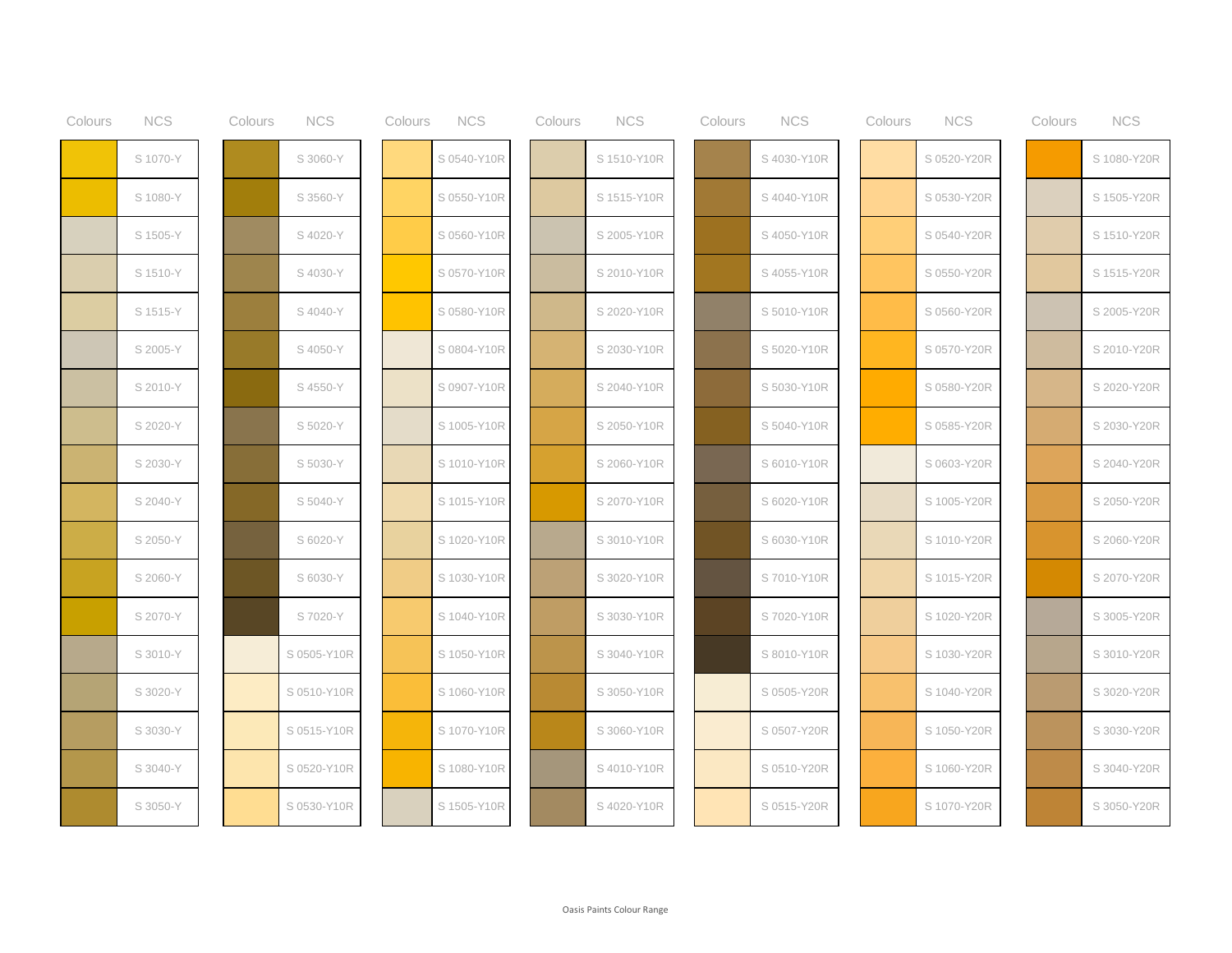| Colours | <b>NCS</b>  | Colours | <b>NCS</b>  | Colours | <b>NCS</b>  | Colours | <b>NCS</b>  | Colours | <b>NCS</b>  | Colours | <b>NCS</b>  | Colours | <b>NCS</b>  |
|---------|-------------|---------|-------------|---------|-------------|---------|-------------|---------|-------------|---------|-------------|---------|-------------|
|         | S 3060-Y20R |         | S 8505-Y20R |         | S 1030-Y30R |         | S 3010-Y30R |         | S 6020-Y30R |         | S 1005-Y40R |         | S 2050-Y40R |
|         | S 3065-Y20R |         | S 0505-Y30R |         | S 1040-Y30R |         | S 3020-Y30R |         | S 6030-Y30R |         | S 1010-Y40R |         | S 2060-Y40R |
|         | S 3560-Y20R |         | S 0510-Y30R |         | S 1050-Y30R |         | S 3030-Y30R |         | S 7010-Y30R |         | S 1015-Y40R |         | S 2070-Y40R |
|         | S 4005-Y20R |         | S 0515-Y30R |         | S 1060-Y30R |         | S 3040-Y30R |         | S 7020-Y30R |         | S 1020-Y40R |         | S 2570-Y40R |
|         | S 4020-Y20R |         | S 0520-Y30R |         | S 1070-Y30R |         | S 3050-Y30R |         | S 8010-Y30R |         | S 1030-Y40R |         | S 3010-Y40R |
|         | S 4030-Y20R |         | S 0530-Y30R |         | S 1080-Y30R |         | S 3060-Y30R |         | S 0505-Y40R |         | S 1040-Y40R |         | S 3020-Y40R |
|         | S 4040-Y20R |         | S 0540-Y30R |         | S 1505-Y30R |         | S 3560-Y30R |         | S 0507-Y40R |         | S 1050-Y40R |         | S 3030-Y40R |
|         | S 4050-Y20R |         | S 0550-Y30R |         | S 1510-Y30R |         | S 4010-Y30R |         | S 0510-Y40R |         | S 1060-Y40R |         | S 3040-Y40R |
|         | S 5005-Y20R |         | S 0560-Y30R |         | S 1515-Y30R |         | S 4020-Y30R |         | S 0515-Y40R |         | S 1070-Y40R |         | S 3050-Y40R |
|         | S 5020-Y20R |         | S 0570-Y30R |         | S 2005-Y30R |         | S 4030-Y30R |         | S 0520-Y40R |         | S 1080-Y40R |         | S 3060-Y40R |
|         | S 5030-Y20R |         | S 0580-Y30R |         | S 2010-Y30R |         | S 4040-Y30R |         | S 0530-Y40R |         | S 1505-Y40R |         | S 3560-Y40R |
|         | S 5040-Y20R |         | S 0585-Y30R |         | S 2020-Y30R |         | S 4050-Y30R |         | S 0540-Y40R |         | S 1510-Y40R |         | S 4020-Y40R |
|         | S 6005-Y20R |         | S 0804-Y30R |         | S 2030-Y30R |         | S 4550-Y30R |         | S 0550-Y40R |         | S 1515-Y40R |         | S 4030-Y40R |
|         | S 6020-Y20R |         | S 0907-Y30R |         | S 2040-Y30R |         | S 5010-Y30R |         | S 0560-Y40R |         | S 2005-Y40R |         | S 4040-Y40R |
|         | S 6030-Y20R |         | S 1005-Y30R |         | S 2050-Y30R |         | S 5020-Y30R |         | S 0570-Y40R |         | S 2010-Y40R |         | S 4050-Y40R |
|         | S 7005-Y20R |         | S 1010-Y30R |         | S 2060-Y30R |         | S 5030-Y30R |         | S 0580-Y40R |         | S 2020-Y40R |         | S 4550-Y40R |
|         | S 7020-Y20R |         | S 1015-Y30R |         | S 2070-Y30R |         | S 5040-Y30R |         | S 0585-Y40R |         | S 2030-Y40R |         | S 5020-Y40R |
|         | S 8005-Y20R |         | S 1020-Y30R |         | S 2570-Y30R |         | S 6010-Y30R |         | S 0603-Y40R |         | S 2040-Y40R |         | S 5030-Y40R |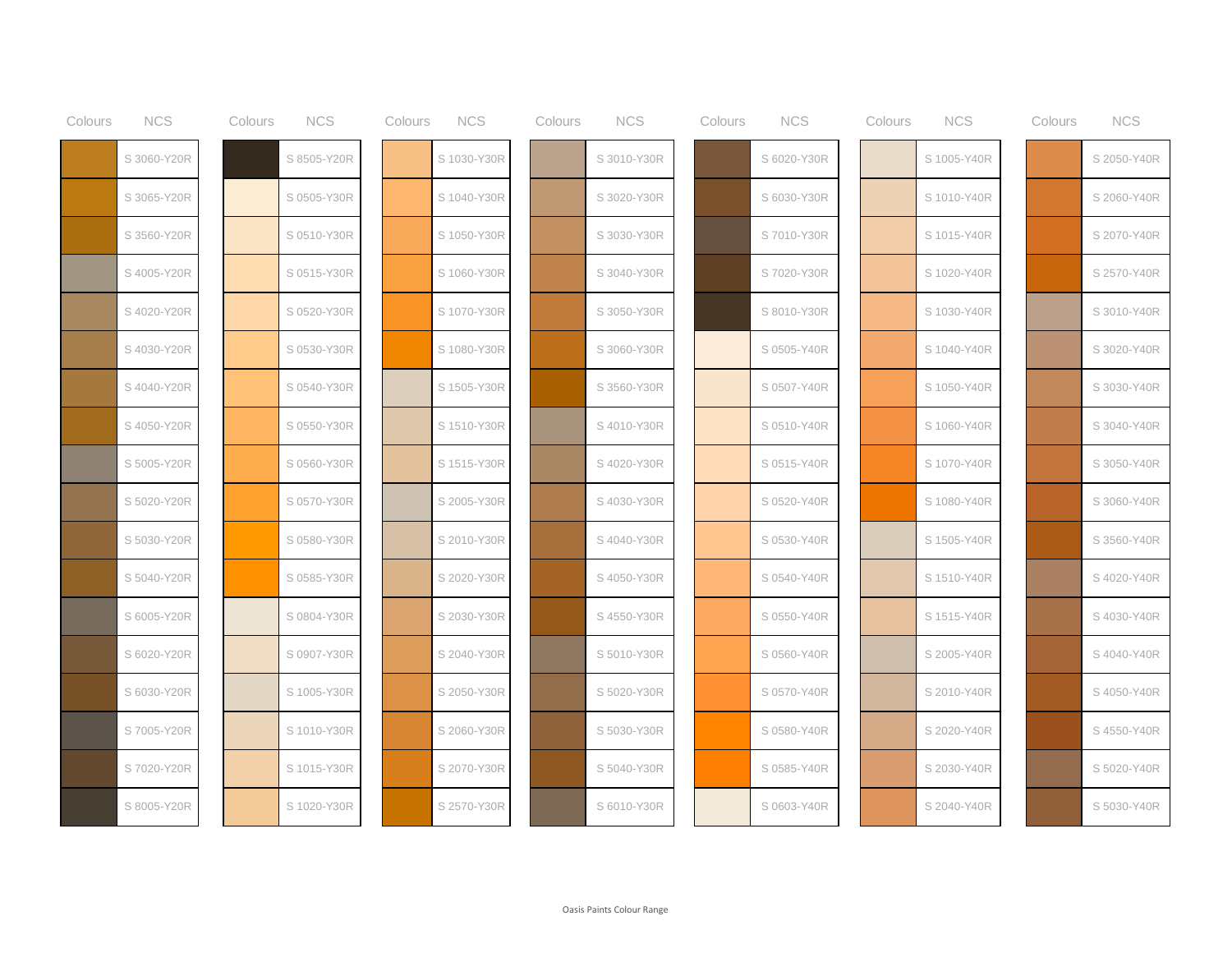| Colours | <b>NCS</b>  | Colours | <b>NCS</b>  | Colours | <b>NCS</b>  | Colours | <b>NCS</b>  | Colours | <b>NCS</b>  | Colours | <b>NCS</b>  | Colours | <b>NCS</b>  |
|---------|-------------|---------|-------------|---------|-------------|---------|-------------|---------|-------------|---------|-------------|---------|-------------|
|         | S 5040-Y40R |         | S 1010-Y50R |         | S 2060-Y50R |         | S 5005-Y50R |         | S 0520-Y60R |         | S 1080-Y60R |         | S 3050-Y60R |
|         | S 6020-Y40R |         | S 1015-Y50R |         | S 2070-Y50R |         | S 5010-Y50R |         | S 0530-Y60R |         | S 1505-Y60R |         | S 3060-Y60R |
|         | S 6030-Y40R |         | S 1020-Y50R |         | S 2570-Y50R |         | S 5020-Y50R |         | S 0540-Y60R |         | S 1510-Y60R |         | S 3560-Y60R |
|         | S 7020-Y40R |         | S 1030-Y50R |         | S 3005-Y50R |         | S 5030-Y50R |         | S 0550-Y60R |         | S 1515-Y60R |         | S 4020-Y60R |
|         | S 0505-Y50R |         | S 1040-Y50R |         | S 3010-Y50R |         | S 5040-Y50R |         | S 0560-Y60R |         | S 2005-Y60R |         | S 4030-Y60R |
|         | S 0510-Y50R |         | S 1050-Y50R |         | S 3020-Y50R |         | S 6005-Y50R |         | S 0570-Y60R |         | S 2010-Y60R |         | S 4040-Y60R |
|         | S 0515-Y50R |         | S 1060-Y50R |         | S 3030-Y50R |         | S 6010-Y50R |         | S 0580-Y60R |         | S 2020-Y60R |         | S 4050-Y60R |
|         | S 0520-Y50R |         | S 1070-Y50R |         | S 3040-Y50R |         | S 6020-Y50R |         | S 0585-Y60R |         | S 2030-Y60R |         | S 4550-Y60R |
|         | S 0530-Y50R |         | S 1080-Y50R |         | S 3050-Y50R |         | S 6030-Y50R |         | S 0603-Y60R |         | S 2040-Y60R |         | S 5020-Y60R |
|         | S 0540-Y50R |         | S 1505-Y50R |         | S 3060-Y50R |         | S 7005-Y50R |         | S 1005-Y60R |         | S 2050-Y60R |         | S 5030-Y60R |
|         | S 0550-Y50R |         | S 1510-Y50R |         | S 3560-Y50R |         | S7010-Y50R  |         | S 1010-Y60R |         | S 2060-Y60R |         | S 5040-Y60R |
|         | S 0560-Y50R |         | S 1515-Y50R |         | S 4005-Y50R |         | S 7020-Y50R |         | S 1015-Y60R |         | S 2070-Y60R |         | S 6020-Y60R |
|         | S 0570-Y50R |         | S 2005-Y50R |         | S 4010-Y50R |         | S 8005-Y50R |         | S 1020-Y60R |         | S 2075-Y60R |         | S 6030-Y60R |
|         | S 0580-Y50R |         | S 2010-Y50R |         | S 4020-Y50R |         | S 8010-Y50R |         | S 1030-Y60R |         | S 2570-Y60R |         | S 7020-Y60R |
|         | S 0585-Y50R |         | S 2020-Y50R |         | S 4030-Y50R |         | S 0505-Y60R |         | S 1040-Y60R |         | S 3010-Y60R |         | S 0505-Y70R |
|         | S 0804-Y50R |         | S 2030-Y50R |         | S 4040-Y50R |         | S 0507-Y60R |         | S 1050-Y60R |         | S 3020-Y60R |         | S 0510-Y70R |
|         | S 0907-Y50R |         | S 2040-Y50R |         | S 4050-Y50R |         | S 0510-Y60R |         | S 1060-Y60R |         | S 3030-Y60R |         | S 0515-Y70R |
|         | S 1005-Y50R |         | S 2050-Y50R |         | S 4550-Y50R |         | S 0515-Y60R |         | S 1070-Y60R |         | S 3040-Y60R |         | S 0520-Y70R |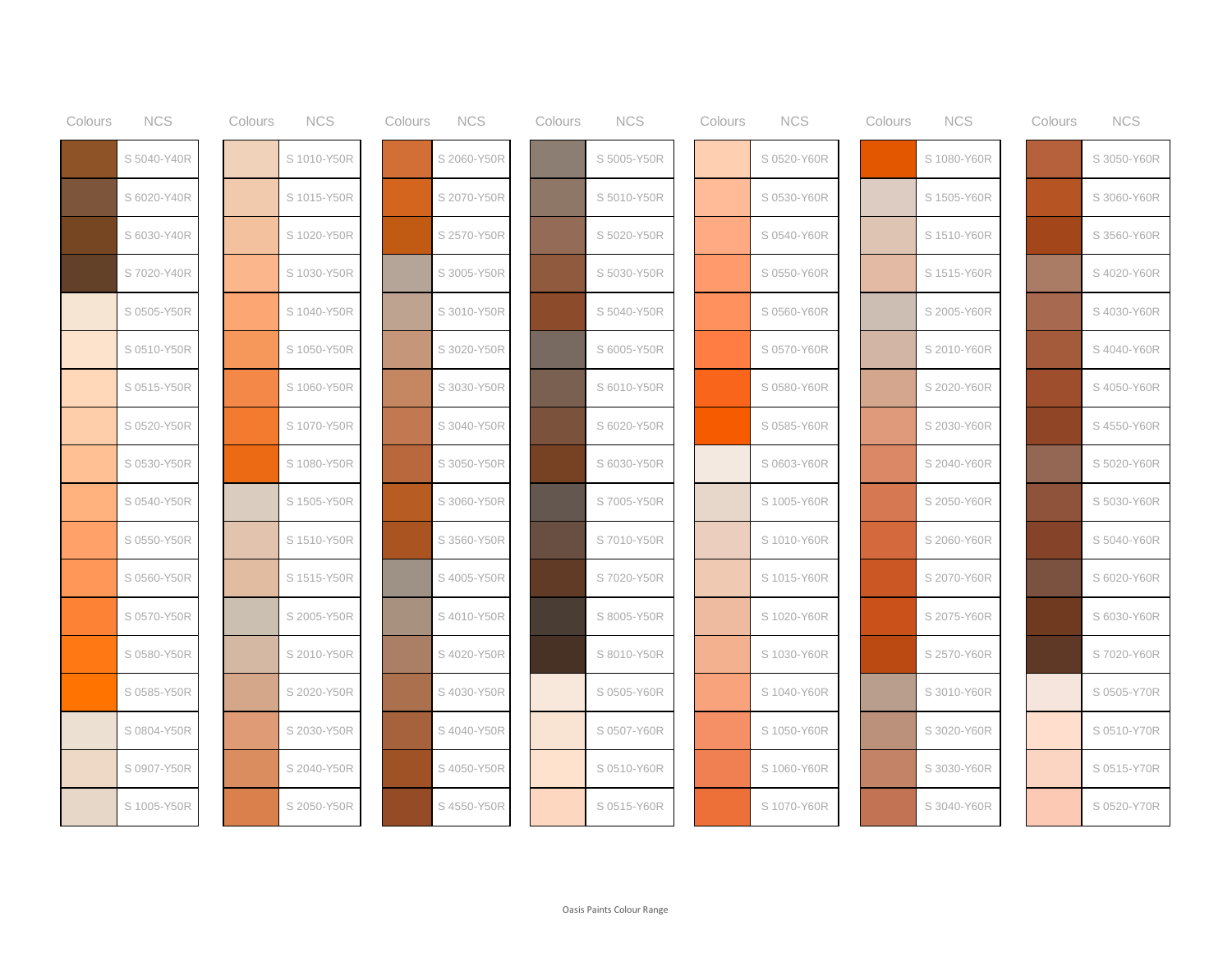| Colours | <b>NCS</b>  | Colours | <b>NCS</b>  | Colours | <b>NCS</b>  | Colours | <b>NCS</b>  | Colours | <b>NCS</b>  | Colours | <b>NCS</b>  | Colours | <b>NCS</b>  |
|---------|-------------|---------|-------------|---------|-------------|---------|-------------|---------|-------------|---------|-------------|---------|-------------|
|         | S 0530-Y70R |         | S 1080-Y70R |         | S 3050-Y70R |         | S 8010-Y70R |         | S 1030-Y80R |         | S 2070-Y80R |         | S 6005-Y80R |
|         | S 0540-Y70R |         | S 1505-Y70R |         | S 3060-Y70R |         | S 0505-Y80R |         | S 1040-Y80R |         | S 2570-Y80R |         | S 6020-Y80R |
|         | S 0550-Y70R |         | S 1510-Y70R |         | S 3560-Y70R |         | S 0507-Y80R |         | S 1050-Y80R |         | S 3005-Y80R |         | S 6030-Y80R |
|         | S 0560-Y70R |         | S 1515-Y70R |         | S 4010-Y70R |         | S 0510-Y80R |         | S 1060-Y80R |         | S 3010-Y80R |         | S 7005-Y80R |
|         | S 0570-Y70R |         | S 2005-Y70R |         | S 4020-Y70R |         | S 0515-Y80R |         | S 1070-Y80R |         | S 3020-Y80R |         | S 7020-Y80R |
|         | S 0580-Y70R |         | S 2010-Y70R |         | S 4030-Y70R |         | S 0520-Y80R |         | S 1080-Y80R |         | S 3030-Y80R |         | S 8005-Y80R |
|         | S 0585-Y70R |         | S 2020-Y70R |         | S 4040-Y70R |         | S 0530-Y80R |         | S 1085-Y80R |         | S 3040-Y80R |         | S 8505-Y80R |
|         | S 0804-Y70R |         | S 2030-Y70R |         | S4050-Y70R  |         | S 0540-Y80R |         | S 1505-Y80R |         | S 3050-Y80R |         | S 0505-Y90R |
|         | S 0907-Y70R |         | S 2040-Y70R |         | S 4550-Y70R |         | S 0550-Y80R |         | S 1510-Y80R |         | S 3060-Y80R |         | S 0510-Y90R |
|         | S 1005-Y70R |         | S 2050-Y70R |         | S 5010-Y70R |         | S 0560-Y80R |         | S 1515-Y80R |         | S 3560-Y80R |         | S 0515-Y90R |
|         | S 1010-Y70R |         | S 2060-Y70R |         | S 5020-Y70R |         | S 0570-Y80R |         | S 1580-Y80R |         | S 4005-Y80R |         | S 0520-Y90R |
|         | S 1015-Y70R |         | S 2070-Y70R |         | S 5030-Y70R |         | S 0580-Y80R |         | S 2005-Y80R |         | S 4020-Y80R |         | S 0530-Y90R |
|         | S 1020-Y70R |         | S 2075-Y70R |         | S 5040-Y70R |         | S 0585-Y80R |         | S 2010-Y80R |         | S 4030-Y80R |         | S 0540-Y90R |
|         | S 1030-Y70R |         | S 2570-Y70R |         | S 6010-Y70R |         | S 0603-Y80R |         | S 2020-Y80R |         | S 4040-Y80R |         | S 0550-Y90R |
|         | S 1040-Y70R |         | S 3010-Y70R |         | S 6020-Y70R |         | S 1005-Y80R |         | S 2030-Y80R |         | S 4050-Y80R |         | S 0560-Y90R |
|         | S 1050-Y70R |         | S 3020-Y70R |         | S 6030-Y70R |         | S 1010-Y80R |         | S 2040-Y80R |         | S 4550-Y80R |         | S 0570-Y90R |
|         | S 1060-Y70R |         | S 3030-Y70R |         | S7010-Y70R  |         | S 1015-Y80R |         | S 2050-Y80R |         | S 5005-Y80R |         | S 0580-Y90R |
|         | S 1070-Y70R |         | S 3040-Y70R |         | S 7020-Y70R |         | S 1020-Y80R |         | S 2060-Y80R |         | S 5020-Y80R |         | S 0804-Y90R |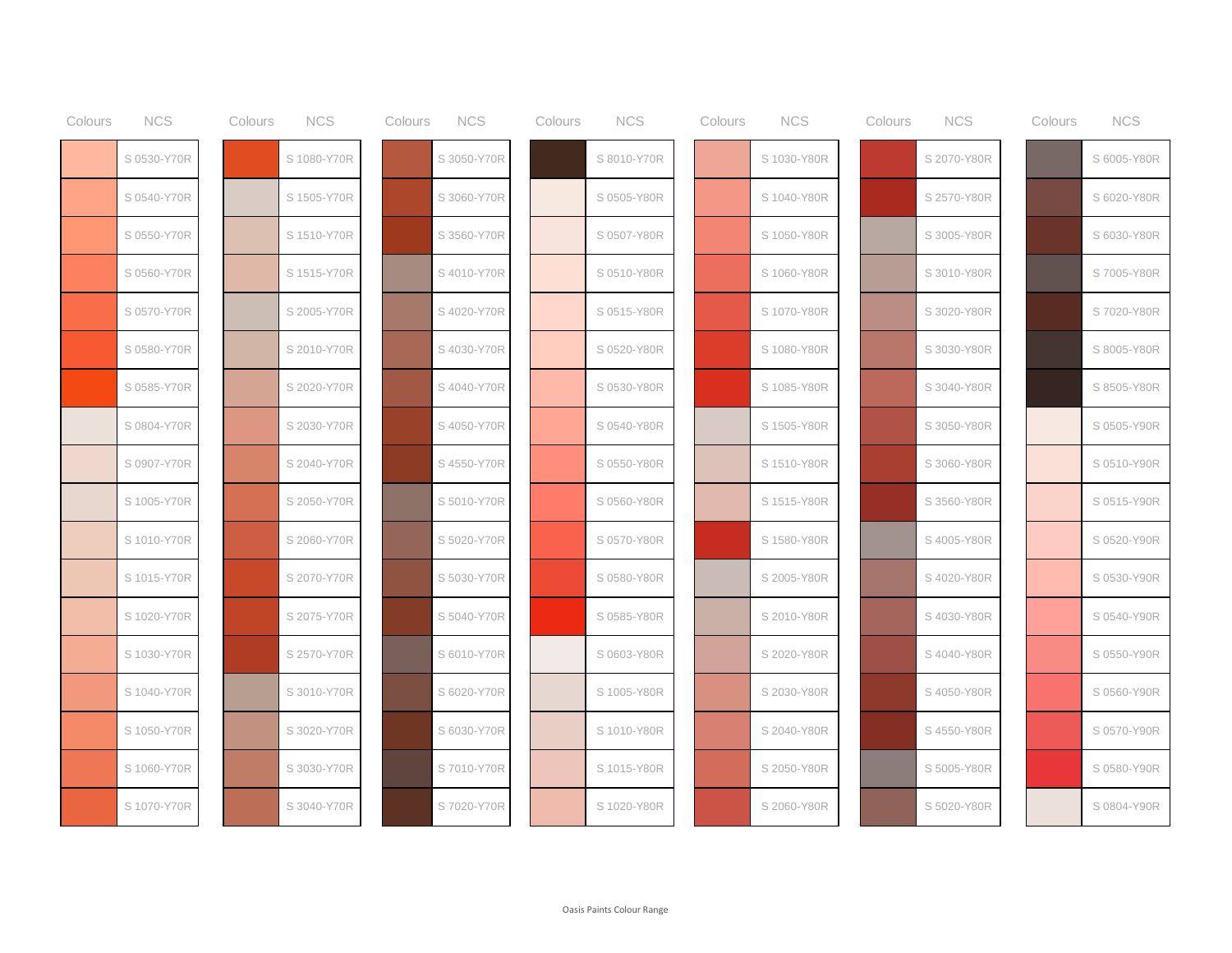| Colours | <b>NCS</b>  | Colours | <b>NCS</b>  | Colours | <b>NCS</b>  | Colours | <b>NCS</b> | Colours | <b>NCS</b> | Colours | <b>NCS</b>  | Colours | <b>NCS</b>  |
|---------|-------------|---------|-------------|---------|-------------|---------|------------|---------|------------|---------|-------------|---------|-------------|
|         | S 5030-Y80R |         | S 2005-Y90R |         | S 4030-Y90R |         | S 0515-R   |         | S 1580-R   |         | S 4020-R    |         | S 0907-R10B |
|         | S 5040-Y80R |         | S 2010-Y90R |         | S 4040-Y90R |         | S 0520-R   |         | S 2005-R   |         | S 4030-R    |         | S 1005-R10B |
|         | S 0907-Y90R |         | S 2020-Y90R |         | S 4050-Y90R |         | S 0530-R   |         | S 2010-R   |         | S 4040-R    |         | S 1010-R10B |
|         | S 1005-Y90R |         | S 2030-Y90R |         | S 4550-Y90R |         | S 0540-R   |         | S 2020-R   |         | S 4050-R    |         | S 1015-R10B |
|         | S 1010-Y90R |         | S 2040-Y90R |         | S 5010-Y90R |         | S 0550-R   |         | S 1515-R   |         | S 5020-R    |         | S 1020-R10B |
|         | S 1015-Y90R |         | S 2050-Y90R |         | S 5020-Y90R |         | S 0560-R   |         | S 2030-R   |         | S 5030-R    |         | S 1030-R10B |
|         | S 1020-Y90R |         | S 2060-Y90R |         | S 5030-Y90R |         | S 0565-R   |         | S 2040-R   |         | S 5040-R    |         | S 1040-R10B |
|         | S 1030-Y90R |         | S 2070-Y90R |         | S 5040-Y90R |         | S 1005-R   |         | S 2050-R   |         | S 6020-R    |         | S 1050-R10B |
|         | S 1040-Y90R |         | S 2570-Y90R |         | S 5540-Y90R |         | S 1010-R   |         | S 2060-R   |         | S 6030-R    |         | S 1060-R10B |
|         | S 1050-Y90R |         | S 3010-Y90R |         | S 6010-Y90R |         | S 1015-R   |         | S 2070-R   |         | S 7020-R    |         | S 1070-R10B |
|         | S 1060-Y90R |         | S 3020-Y90R |         | S 6020-Y90R |         | S 1020-R   |         | S 2570-R   |         | S 0505-R10B |         | S 1510-R10B |
|         | S 1070-Y90R |         | S 3030-Y90R |         | S 6030-Y90R |         | S 1030-R   |         | S 3010-R   |         | S 0510-R10B |         | S 1515-R10B |
|         | S 1080-Y90R |         | S 3040-Y90R |         | S 7010-Y90R |         | S 1040-R   |         | S 3020-R   |         | S 0515-R10B |         | S 1575-R10B |
|         | S 1085-Y90R |         | S 3050-Y90R |         | S 7020-Y90R |         | S 1050-R   |         | S 3030-R   |         | S 0520-R10B |         | S 2005-R10B |
|         | S 1505-Y90R |         | S 3060-Y90R |         | S 8010-Y90R |         | S 1060-R   |         | S 3040-R   |         | S 0530-R10B |         | S 2010-R10B |
|         | S 1510-Y90R |         | S 3560-Y90R |         | S 0505-R    |         | S 1070-R   |         | S 3050-R   |         | S 0540-R10B |         | S 2020-R10B |
|         | S 1515-Y90R |         | S 4010-Y90R |         | S 0507-R    |         | S 1080-R   |         | S 3060-R   |         | S 0550-R10B |         | S 2030-R10B |
|         | S 1580-Y90R |         | S 4020-Y90R |         | S 0510-R    |         | S 1510-R   |         | S 3560-R   |         | S 0804-R10B |         | S 2040-R10B |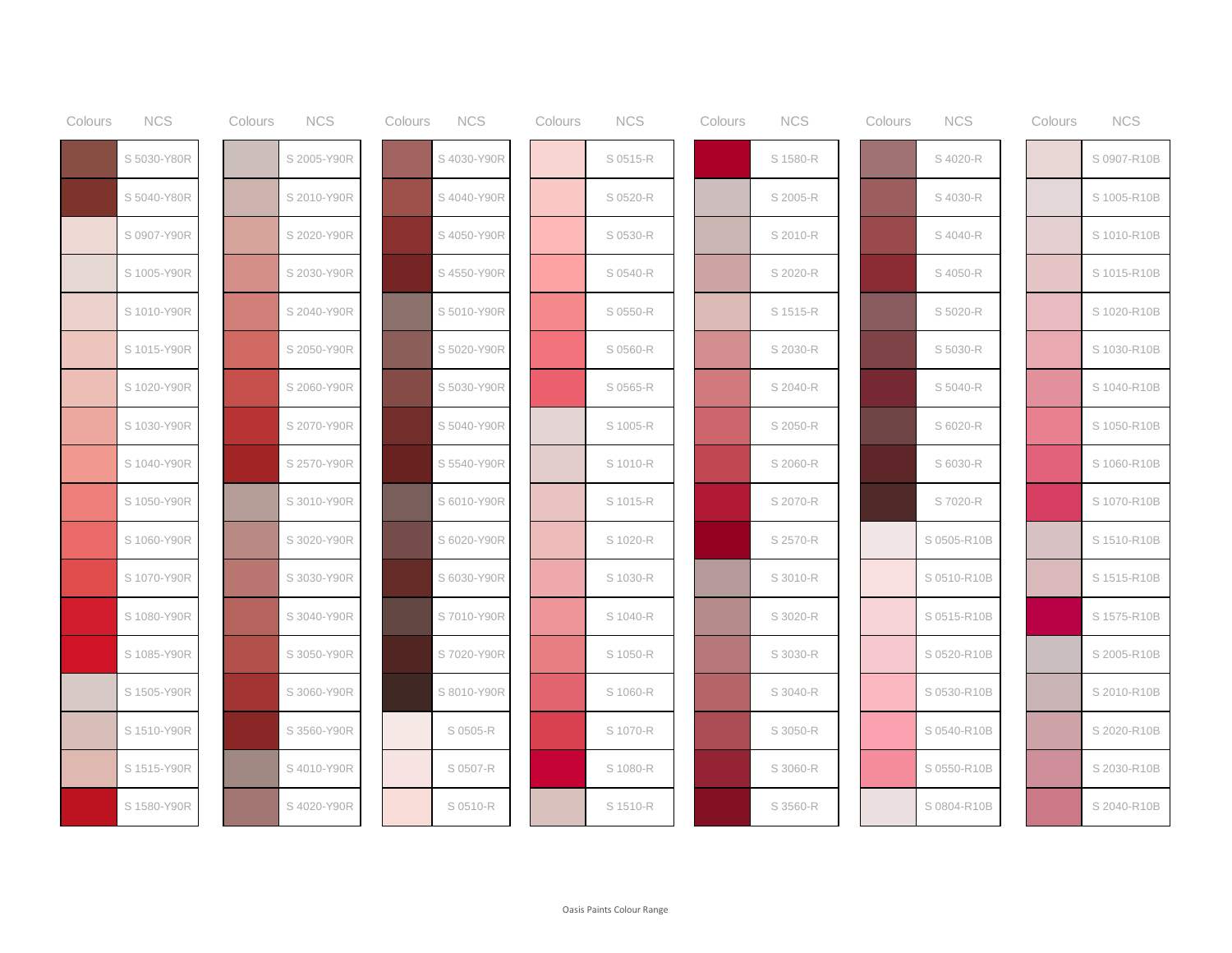| Colours | <b>NCS</b>  | <b>NCS</b><br>Colours | Colours | <b>NCS</b>  | Colours | <b>NCS</b>  | Colours | <b>NCS</b>  | Colours | <b>NCS</b>  | Colours | <b>NCS</b>  |
|---------|-------------|-----------------------|---------|-------------|---------|-------------|---------|-------------|---------|-------------|---------|-------------|
|         | S 2050-R10B | S 6010-R10B           |         | S 1030-R20B |         | S 3030-R20B |         | S 8005-R20B |         | S 2020-R30B |         | S 5030-R30B |
|         | S 2060-R10B | S 6020-R10B           |         | S 1040-R20B |         | S 3040-R20B |         | S 8505-R20B |         | S 2030-R30B |         | S 5040-R30B |
|         | S 2070-R10B | S 6030-R10B           |         | S 1050-R20B |         | S 3050-R20B |         | S 0505-R30B |         | S 2040-R30B |         | S 6010-R30B |
|         | S 3010-R10B | S7010-R10B            |         | S 1060-R20B |         | S 3060-R20B |         | S 0510-R30B |         | S 2050-R30B |         | S 6020-R30B |
|         | S 3020-R10B | S 7020-R10B           |         | S 1070-R20B |         | S 4005-R20B |         | S 0520-R30B |         | S 2060-R30B |         | S 6030-R30B |
|         | S 3030-R10B | S 8010-R10B           |         | S 1510-R20B |         | S 4020-R20B |         | S 0530-R30B |         | S 3010-R30B |         | S7010-R30B  |
|         | S 3040-R10B | S 0505-R20B           |         | S 1515-R20B |         | S 4030-R20B |         | S 0540-R30B |         | S 3020-R30B |         | S 7020-R30B |
|         | S 3050-R10B | S 0507-R20B           |         | S 2005-R20B |         | S 4040-R20B |         | S 0804-R30B |         | S 3030-R30B |         | S 8010-R30B |
|         | S 3060-R10B | S 0510-R20B           |         | S 2010-R20B |         | S 4050-R20B |         | S 0907-R30B |         | S 3040-R30B |         | S 0505-R40B |
|         | S 4010-R10B | S 0515-R20B           |         | S 2020-R20B |         | S 5005-R20B |         | S 1005-R30B |         | S 3050-R30B |         | S 0507-R40B |
|         | S 4020-R10B | S 0520-R20B           |         | S 2030-R20B |         | S 5020-R20B |         | S 1010-R30B |         | S 3055-R30B |         | S 0510-R40B |
|         | S 4030-R10B | S 0530-R20B           |         | S 2040-R20B |         | S 5030-R20B |         | S 1020-R30B |         | S 4010-R30B |         | S 0515-R40B |
|         | S4040-R10B  | S 0540-R20B           |         | S 2050-R20B |         | S 5040-R20B |         | S 1030-R30B |         | S 4020-R30B |         | S 0520-R40B |
|         | S 4050-R10B | S 0603-R20B           |         | S 2060-R20B |         | S 6005-R20B |         | S 1040-R30B |         | S 4030-R30B |         | S 0530-R40B |
|         | S 5010-R10B | S 1005-R20B           |         | S 2065-R20B |         | S 6020-R20B |         | S 1050-R30B |         | S 4040-R30B |         | S 0603-R40B |
|         | S 5020-R10B | S 1010-R20B           |         | S 3005-R20B |         | S 6030-R20B |         | S 1060-R30B |         | S 4050-R30B |         | S 1005-R40B |
|         | S 5030-R10B | S 1015-R20B           |         | S 3010-R20B |         | S 7005-R20B |         | S 2005-R30B |         | S 5010-R30B |         | S 1010-R40B |
|         | S 5040-R10B | S 1020-R20B           |         | S 3020-R20B |         | S 7020-R20B |         | S 2010-R30B |         | S 5020-R30B |         | S 1015-R40B |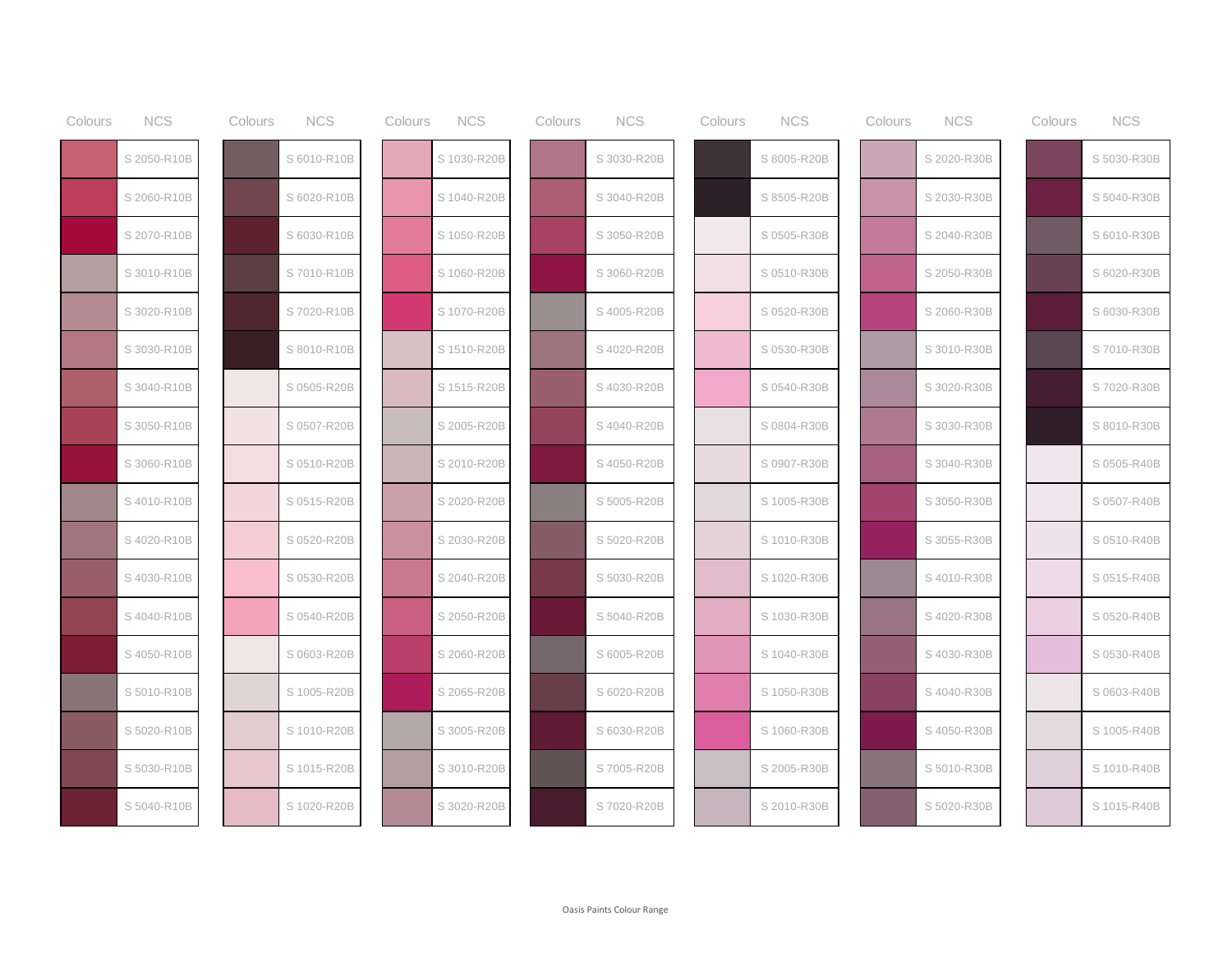| Colours | <b>NCS</b>  | Colours | <b>NCS</b>  | Colours | <b>NCS</b>  | Colours | <b>NCS</b>  | Colours | <b>NCS</b>  | Colours | <b>NCS</b>  | Colours | <b>NCS</b>  |
|---------|-------------|---------|-------------|---------|-------------|---------|-------------|---------|-------------|---------|-------------|---------|-------------|
|         | S 1020-R40B |         | S 3055-R40B |         | S 1010-R50B |         | S 4010-R50B |         | S 8010-R50B |         | S 2020-R60B |         | S 6030-R60B |
|         | S 1030-R40B |         | S 4020-R40B |         | S 1020-R50B |         | S 4020-R50B |         | S 0505-R60B |         | S 2030-R60B |         | S 7020-R60B |
|         | S 1040-R40B |         | S 4030-R40B |         | S 1030-R50B |         | S 4030-R50B |         | S 0507-R60B |         | S 2040-R60B |         | S 0505-R70B |
|         | S 1050-R40B |         | S 4040-R40B |         | S 1040-R50B |         | S 4040-R50B |         | S 0510-R60B |         | S 2050-R60B |         | S 0510-R70B |
|         | S 1510-R40B |         | S 4050-R40B |         | S 2005-R50B |         | S 4050-R50B |         | S 0515-R60B |         | S 3010-R60B |         | S 0520-R70B |
|         | S 1515-R40B |         | S 5020-R40B |         | S 2010-R50B |         | S 5005-R50B |         | S 0520-R60B |         | S 3020-R60B |         | S 0525-R70B |
|         | S 2005-R40B |         | S 5030-R40B |         | S 2020-R50B |         | S 5010-R50B |         | S 0525-R60B |         | S 3030-R60B |         | S 0804-R70B |
|         | S 2010-R40B |         | S 5040-R40B |         | S 2030-R50B |         | S 5020-R50B |         | S 0603-R60B |         | S 3040-R60B |         | S 0907-R70B |
|         | S 2020-R40B |         | S 6020-R40B |         | S 2040-R50B |         | S 5030-R50B |         | S 1005-R60B |         | S 3050-R60B |         | S 1005-R70B |
|         | S 2030-R40B |         | S 6030-R40B |         | S 2050-R50B |         | S 5040-R50B |         | S 1010-R60B |         | S 3555-R60B |         | S 1010-R70B |
|         | S 2040-R40B |         | S 7020-R40B |         | S 3005-R50B |         | S 6005-R50B |         | S 1015-R60B |         | S 4020-R60B |         | S 1020-R70B |
|         | S 2050-R40B |         | S 0505-R50B |         | S 3010-R50B |         | S 6010-R50B |         | S 1020-R60B |         | S 4030-R60B |         | S 1030-R70B |
|         | S 2060-R40B |         | S 0510-R50B |         | S 3020-R50B |         | S 6020-R50B |         | S 1030-R60B |         | S 4040-R60B |         | S 1040-R70B |
|         | S 3010-R40B |         | S 0520-R50B |         | S 3030-R50B |         | S 6030-R50B |         | S 1040-R60B |         | S 4050-R60B |         | S 1550-R70B |
|         | S 3020-R40B |         | S 0530-R50B |         | S 3040-R50B |         | S 7005-R50B |         | S 1510-R60B |         | S 5020-R60B |         | S 1555-R70B |
|         | S 3030-R40B |         | S 0804-R50B |         | S 3050-R50B |         | S 7010-R50B |         | S 1515-R60B |         | S 5030-R60B |         | S 2005-R70B |
|         | S 3040-R40B |         | S 0907-R50B |         | S 3055-R50B |         | S 7020-R50B |         | S 2005-R60B |         | S 5040-R60B |         | S 2010-R70B |
|         | S 3050-R40B |         | S 1005-R50B |         | S 4005-R50B |         | S 8005-R50B |         | S 2010-R60B |         | S 6020-R60B |         | S 2020-R70B |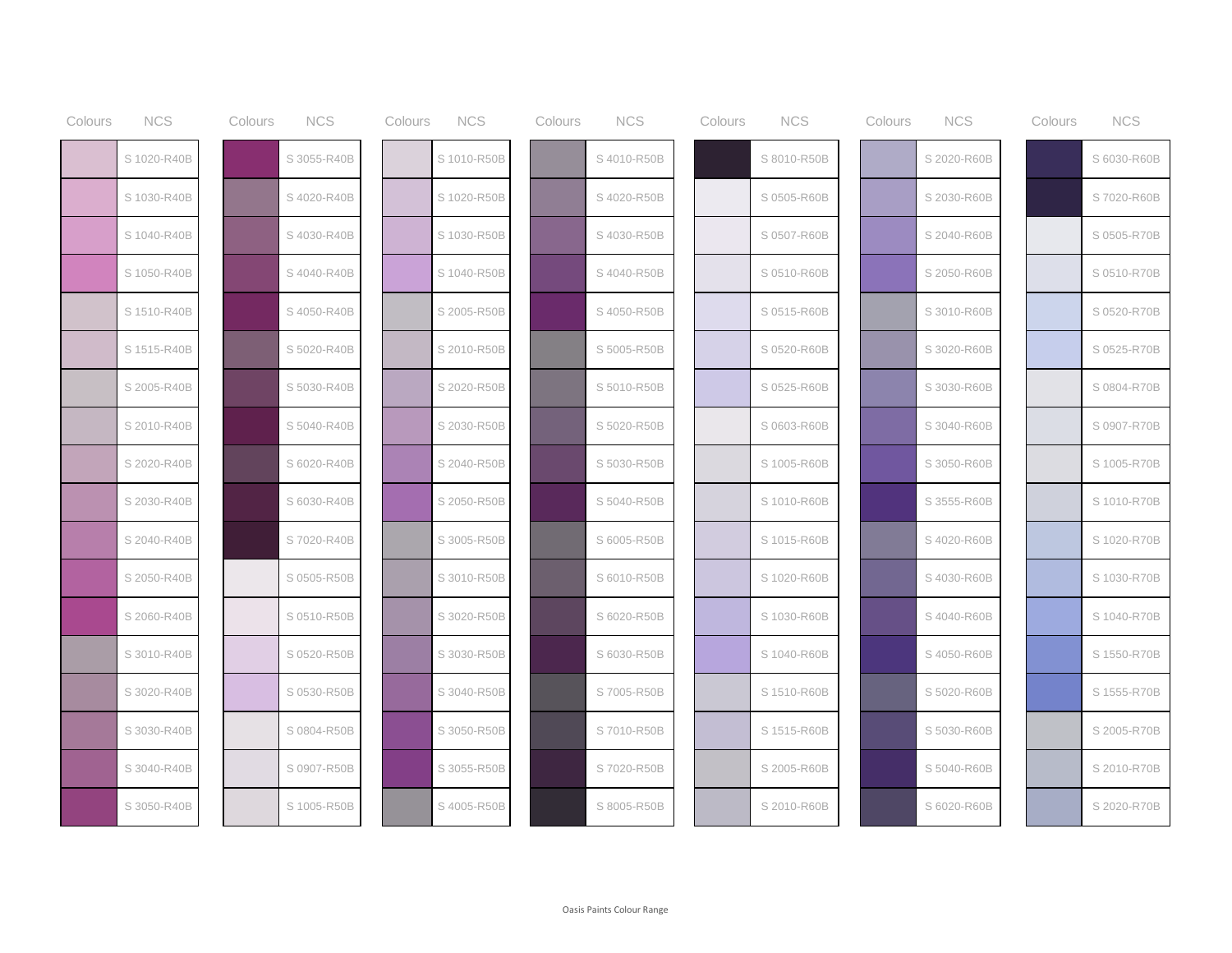| Colours | <b>NCS</b>  | Colours | <b>NCS</b>  | Colours | <b>NCS</b>  | Colours | <b>NCS</b>  | Colours | <b>NCS</b>  | Colours | <b>NCS</b>  | Colours | <b>NCS</b>  |
|---------|-------------|---------|-------------|---------|-------------|---------|-------------|---------|-------------|---------|-------------|---------|-------------|
|         | S 2030-R70B |         | S 5020-R70B |         | S 1010-R80B |         | S 3010-R80B |         | S 6020-R80B |         | S 1030-R90B |         | S 3050-R90B |
|         | S 2040-R70B |         | S 5030-R70B |         | S 1015-R80B |         | S 3020-R80B |         | S 6030-R80B |         | S 1040-R90B |         | S 3060-R90B |
|         | S 2050-R70B |         | S 5040-R70B |         | S 1020-R80B |         | S 3030-R80B |         | S 7005-R80B |         | S 1050-R90B |         | S 3065-R90B |
|         | S 2060-R70B |         | S 5540-R70B |         | S 1030-R80B |         | S 3040-R80B |         | S 7020-R80B |         | S 1510-R90B |         | S 3560-R90B |
|         | S 3010-R70B |         | S 6010-R70B |         | S 1040-R80B |         | S 3050-R80B |         | S 8005-R80B |         | S 1515-R90B |         | S 4010-R90B |
|         | S 3020-R70B |         | S 6020-R70B |         | S 1510-R80B |         | S 3060-R80B |         | S 8505-R80B |         | S 1560-R90B |         | S 4020-R90B |
|         | S 3030-R70B |         | S 6030-R70B |         | S 1515-R80B |         | S 3560-R80B |         | S 0505-R90B |         | S 2005-R90B |         | S 4030-R90B |
|         | S 3040-R70B |         | S 7010-R70B |         | S 1550-R80B |         | S 4005-R80B |         | S 0510-R90B |         | S 2010-R90B |         | S 4040-R90B |
|         | S 3050-R70B |         | S 7020-R70B |         | S 1555-R80B |         | S 4020-R80B |         | S 0515-R90B |         | S 2020-R90B |         | S 4050-R90B |
|         | S 3060-R70B |         | S 8010-R70B |         | S 2005-R80B |         | S 4030-R80B |         | S 0520-R90B |         | S 2030-R90B |         | S 4550-R90B |
|         | S 4010-R70B |         | S 0505-R80B |         | S 2010-R80B |         | S 4040-R80B |         | S 0530-R90B |         | S 2040-R90B |         | S 5010-R90B |
|         | S 4020-R70B |         | S 0507-R80B |         | S 2020-R80B |         | S 4050-R80B |         | S 0540-R90B |         | S 2050-R90B |         | S 5020-R90B |
|         | S 4030-R70B |         | S 0510-R80B |         | S 2030-R80B |         | S 4550-R80B |         | S 0804-R90B |         | S 2060-R90B |         | S 5030-R90B |
|         | S 4040-R70B |         | S 0515-R80B |         | S 2040-R80B |         | S 5005-R80B |         | S 0907-R90B |         | S 2065-R90B |         | S 5040-R90B |
|         | S 4050-R70B |         | S 0520-R80B |         | S 2050-R80B |         | S 5020-R80B |         | S 1005-R90B |         | S 3010-R90B |         | S 5540-R90B |
|         | S 4055-R70B |         | S 0530-R80B |         | S 2060-R80B |         | S 5030-R80B |         | S 1010-R90B |         | S 3020-R90B |         | S 6010-R90B |
|         | S 4550-R70B |         | S 0603-R80B |         | S 2565-R80B |         | S 5040-R80B |         | S 1015-R90B |         | S 3030-R90B |         | S 6020-R90B |
|         | S 5010-R70B |         | S 1005-R80B |         | S 3005-R80B |         | S 6005-R80B |         | S 1020-R90B |         | S 3040-R90B |         | S 6030-R90B |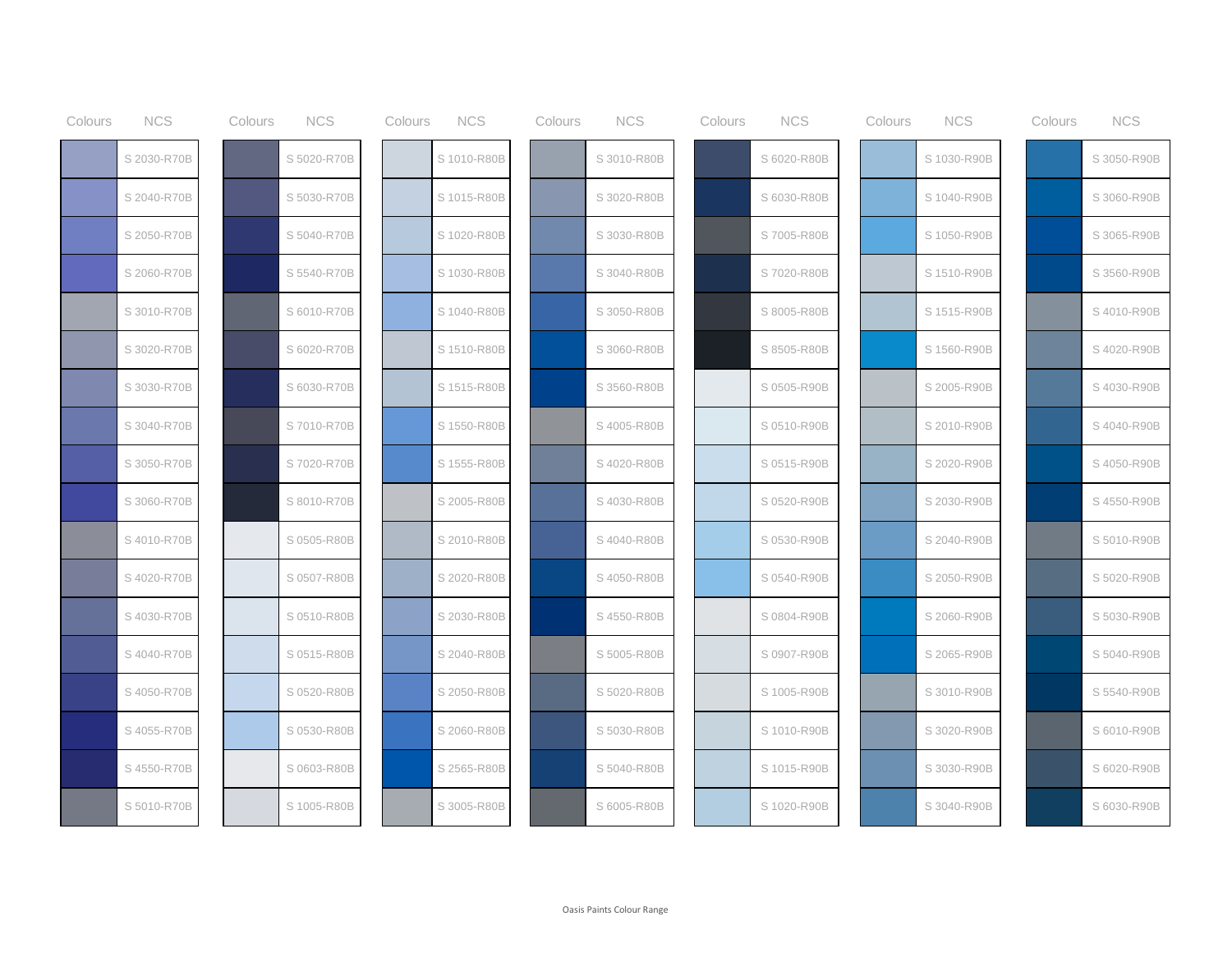| Colours | <b>NCS</b>  | Colours | <b>NCS</b> | Colours | <b>NCS</b>  | Colours | <b>NCS</b>  | Colours | <b>NCS</b>  | Colours | <b>NCS</b>  | Colours | <b>NCS</b>  |
|---------|-------------|---------|------------|---------|-------------|---------|-------------|---------|-------------|---------|-------------|---------|-------------|
|         | S 7010-R90B |         | S 1510-B   |         | S 4030-B    |         | S 1030-B10G |         | S 4030-B10G |         | S 0907-B20G |         | S 4550-B20G |
|         | S 7020-R90B |         | S 1515-B   |         | S 4040-B    |         | S 1040-B10G |         | S 4040-B10G |         | S 1005-B20G |         | S 5005-B20G |
|         | S 8010-R90B |         | S 1565-B   |         | S 4050-B    |         | S 1050-B10G |         | S 4050-B10G |         | S 1015-B20G |         | S 5040-B20G |
|         | S 0505-B    |         | S 2005-B   |         | S 4055-B    |         | S 1555-B10G |         | S 5010-B10G |         | S 1040-B20G |         | S 5540-B20G |
|         | S 0507-B    |         | S 2010-B   |         | S 4550-B    |         | S 2010-B10G |         | S 5020-B10G |         | S 1050-B20G |         | S 6005-B20G |
|         | S 0510-B    |         | S 2020-B   |         | S 5020-B    |         | S 2020-B10G |         | S 5030-B10G |         | S 1510-B20G |         | S 7005-B20G |
|         | S 0515-B    |         | S 2030-B   |         | S 5030-B    |         | S 2030-B10G |         | S 5040-B10G |         | S 1515-B20G |         | S 8005-B20G |
|         | S 0520-B    |         | S 2040-B   |         | S 5040-B    |         | S 2040-B10G |         | S 5045-B10G |         | S 2005-B20G |         | S 8505-B20G |
|         | S 0530-B    |         | S 2050-B   |         | S 5540-B    |         | S 2050-B10G |         | S 5540-B10G |         | S 2040-B20G |         | S 0510-B30G |
|         | S 0540-B    |         | S 2060-B   |         | S 6020-B    |         | S 2055-B10G |         | S 6010-B10G |         | S 2050-B20G |         | S 0520-B30G |
|         | S 1005-B    |         | S 2065-B   |         | S 6030-B    |         | S 3010-B10G |         | S 6020-B10G |         | S 2555-B20G |         | S 0530-B30G |
|         | S 1010-B    |         | S 3010-B   |         | S 7020-B    |         | S 3020-B10G |         | S 6030-B10G |         | S 3005-B20G |         | S 0540-B30G |
|         | S 1015-B    |         | S 3020-B   |         | S 0510-B10G |         | S 3030-B10G |         | S7010-B10G  |         | S 3040-B20G |         | S 1010-B30G |
|         | S 1020-B    |         | S 3030-B   |         | S 0520-B10G |         | S 3040-B10G |         | S 7020-B10G |         | S 3050-B20G |         | S 1020-B30G |
|         | S 1030-B    |         | S 3040-B   |         | S 0530-B10G |         | S 3050-B10G |         | S 8010-B10G |         | S 3060-B20G |         | S 1030-B30G |
|         | S 1040-B    |         | S 3050-B   |         | S 0540-B10G |         | S 3060-B10G |         | S 0505-B20G |         | S 4005-B20G |         | S 1040-B30G |
|         | S 1050-B    |         | S 3060-B   |         | S 1010-B10G |         | S 4010-B10G |         | S 0507-B20G |         | S 4040-B20G |         | S 1050-B30G |
| Colours | <b>NCS</b>  | Colours | <b>NCS</b> | Colours | <b>NCS</b>  | Colours | <b>NCS</b>  | Colours | <b>NCS</b>  | Colours | <b>NCS</b>  | Colours | <b>NCS</b>  |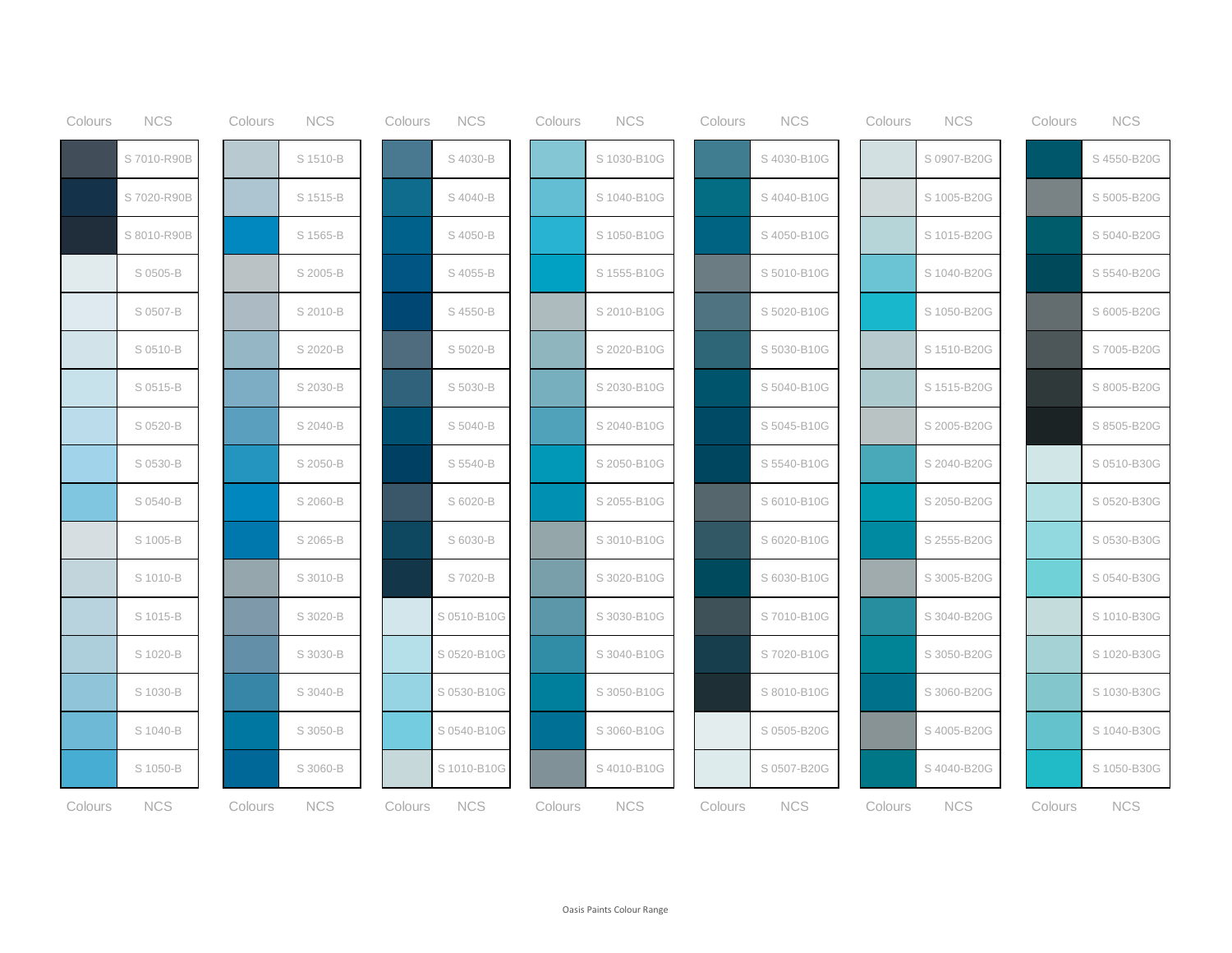| Colours | <b>NCS</b>  | Colours | <b>NCS</b>  | Colours | <b>NCS</b>  | Colours | <b>NCS</b>  | Colours | <b>NCS</b>  | Colours | <b>NCS</b>  | Colours | <b>NCS</b>  |
|---------|-------------|---------|-------------|---------|-------------|---------|-------------|---------|-------------|---------|-------------|---------|-------------|
|         | S 2020-B30G |         | S 5020-B30G |         | S 2030-B40G |         | S 0520-B50G |         | S 2060-B50G |         | S 6010-B50G |         | S 3020-B60G |
|         | S 2030-B30G |         | S 5030-B30G |         | S 2040-B40G |         | S 0530-B50G |         | S 3010-B50G |         | S 6020-B50G |         | S 3030-B60G |
|         | S 2040-B30G |         | S 5040-B30G |         | S 2050-B40G |         | S 0804-B50G |         | S 3020-B50G |         | S 6030-B50G |         | S 3040-B60G |
|         | S 2050-B30G |         | S 5540-B30G |         | S 2555-B40G |         | S 1005-B50G |         | S 3030-B50G |         | S 6530-B50G |         | S 3050-B60G |
|         | S 2555-B30G |         | S 6010-B30G |         | S 3020-B40G |         | S 1010-B50G |         | S 3040-B50G |         | S 7010-B50G |         | S 3555-B60G |
|         | S 3010-B30G |         | S 6020-B30G |         | S 3030-B40G |         | S 1015-B50G |         | S 3050-B50G |         | S 7020-B50G |         | S 4040-B60G |
|         | S 3020-B30G |         | S 6030-B30G |         | S 3040-B40G |         | S 1020-B50G |         | S 3055-B50G |         | S 8010-B50G |         | S 4050-B60G |
|         | S 3030-B30G |         | S 6530-B30G |         | S 3050-B40G |         | S 1030-B50G |         | S 4010-B50G |         | S 0520-B60G |         | S 5040-B60G |
|         | S 3040-B30G |         | S 7010-B30G |         | S 3060-B40G |         | S 1040-B50G |         | S 4020-B50G |         | S 0530-B60G |         | S 6035-B60G |
|         | S 3050-B30G |         | S 7020-B30G |         | S 4040-B40G |         | S 1050-B50G |         | S 4030-B50G |         | S 1020-B60G |         | S 0510-B70G |
|         | S 3060-B30G |         | S 8010-B30G |         | S 4050-B40G |         | S 1510-B50G |         | S 4040-B50G |         | S 1030-B60G |         | S 0520-B70G |
|         | S 4010-B30G |         | S 0520-B40G |         | S 4055-B40G |         | S 1515-B50G |         | S 4050-B50G |         | S 1040-B60G |         | S 0530-B70G |
|         | S 4020-B30G |         | S 0530-B40G |         | S 4550-B40G |         | S 2005-B50G |         | S 4550-B50G |         | S 1050-B60G |         | S 1010-B70G |
|         | S 4030-B30G |         | S 1020-B40G |         | S 5040-B40G |         | S 2010-B50G |         | S 5010-B50G |         | S 2020-B60G |         | S 1020-B70G |
|         | S 4040-B30G |         | S 1030-B40G |         | S 5540-B40G |         | S 2020-B50G |         | S 5020-B50G |         | S 2030-B60G |         | S 1030-B70G |
|         | S 4050-B30G |         | S 1040-B40G |         | S 0505-B50G |         | S 2030-B50G |         | S 5030-B50G |         | S 2040-B60G |         | S 1040-B70G |
|         | S 4550-B30G |         | S 1050-B40G |         | S 0510-B50G |         | S 2040-B50G |         | S 5040-B50G |         | S 2050-B60G |         | S 1050-B70G |
|         | S 5010-B30G |         | S 2020-B40G |         | S 0515-B50G |         | S 2050-B50G |         | S 5540-B50G |         | S 2555-B60G |         | S 2010-B70G |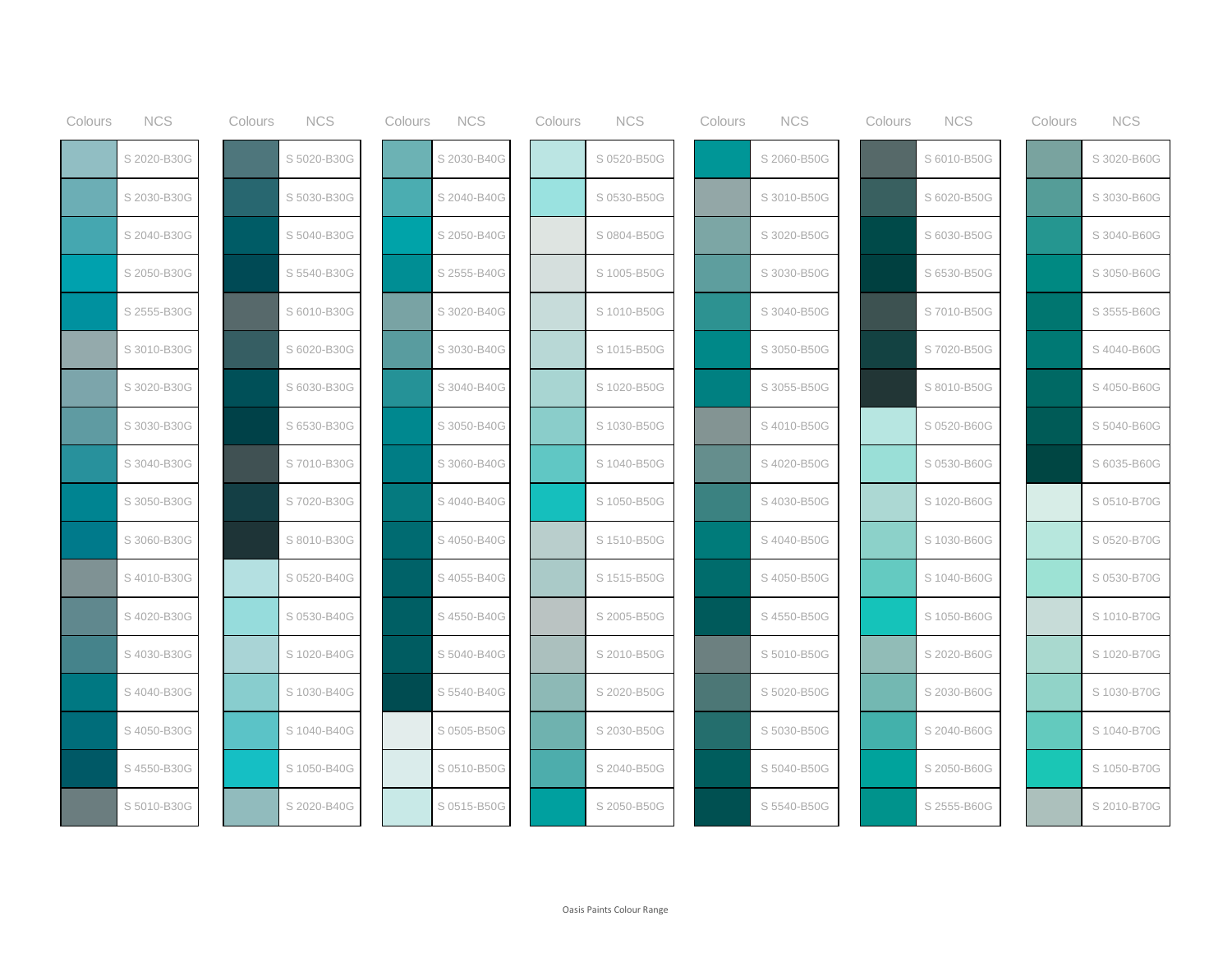| Colours | <b>NCS</b>  | Colours | <b>NCS</b>  | Colours | <b>NCS</b>  | Colours | <b>NCS</b>  | Colours | <b>NCS</b>  | Colours | <b>NCS</b>  | Colours | <b>NCS</b> |
|---------|-------------|---------|-------------|---------|-------------|---------|-------------|---------|-------------|---------|-------------|---------|------------|
|         | S 2020-B70G |         | S 5030-B70G |         | S 2005-B80G |         | S 8505-B80G |         | S 3030-B90G |         | S7010-B90G  |         | S 1510-G   |
|         | S 2030-B70G |         | S 5040-B70G |         | S 2040-B80G |         | S 0510-B90G |         | S 3040-B90G |         | S 7020-B90G |         | S 1515-G   |
|         | S 2040-B70G |         | S 6010-B70G |         | S 2050-B80G |         | S 0520-B90G |         | S 3050-B90G |         | S 8010-B90G |         | S 1565-G   |
|         | S 2050-B70G |         | S 6020-B70G |         | S 2555-B80G |         | S 0530-B90G |         | S 3060-B90G |         | S 0505-G    |         | S 2005-G   |
|         | S 2060-B70G |         | S 6030-B70G |         | S 3005-B80G |         | S 1010-B90G |         | S 4010-B90G |         | S 0507-G    |         | S 2010-G   |
|         | S 3010-B70G |         | S 7010-B70G |         | S 3040-B80G |         | S 1020-B90G |         | S 4020-B90G |         | S 0510-G    |         | S 2020-G   |
|         | S 3020-B70G |         | S 7020-B70G |         | S 3050-B80G |         | S 1030-B90G |         | S 4030-B90G |         | S 0515-G    |         | S 2030-G   |
|         | S 3030-B70G |         | S 8010-B70G |         | S 3555-B80G |         | S 1040-B90G |         | S 4040-B90G |         | S 0520-G    |         | S 2040-G   |
|         | S 3040-B70G |         | S 0505-B80G |         | S 4005-B80G |         | S 1050-B90G |         | S 4050-B90G |         | S 0530-G    |         | S 2050-G   |
|         | S 3050-B70G |         | S 0507-B80G |         | S 4040-B80G |         | S 1055-B90G |         | S 4550-B90G |         | S 0540-G    |         | S 2060-G   |
|         | S 3060-B70G |         | S 0515-B80G |         | S 4050-B80G |         | S 2010-B90G |         | S 5010-B90G |         | S 1005-G    |         | S 2565-G   |
|         | S 4010-B70G |         | S 0907-B80G |         | S 4550-B80G |         | S 2020-B90G |         | S 5020-B90G |         | S 1010-G    |         | S 3010-G   |
|         | S 4020-B70G |         | S 1005-B80G |         | S 5005-B80G |         | S 2030-B90G |         | S 5030-B90G |         | S 1015-G    |         | S 3020-G   |
|         | S 4030-B70G |         | S 1015-B80G |         | S 5040-B80G |         | S 2040-B90G |         | S 5040-B90G |         | S 1020-G    |         | S 3030-G   |
|         | S 4040-B70G |         | S 1040-B80G |         | S 5540-B80G |         | S 2050-B90G |         | S 5540-B90G |         | S 1030-G    |         | S 3040-G   |
|         | S 4050-B70G |         | S 1050-B80G |         | S 6005-B80G |         | S 2060-B90G |         | S 6010-B90G |         | S 1040-G    |         | S 3050-G   |
|         | S 5010-B70G |         | S 1510-B80G |         | S7005-B80G  |         | S 3010-B90G |         | S 6020-B90G |         | S 1050-G    |         | S 3060-G   |
|         | S 5020-B70G |         | S 1515-B80G |         | S 8005-B80G |         | S 3020-B90G |         | S 6030-B90G |         | S 1060-G    |         | S 3560-G   |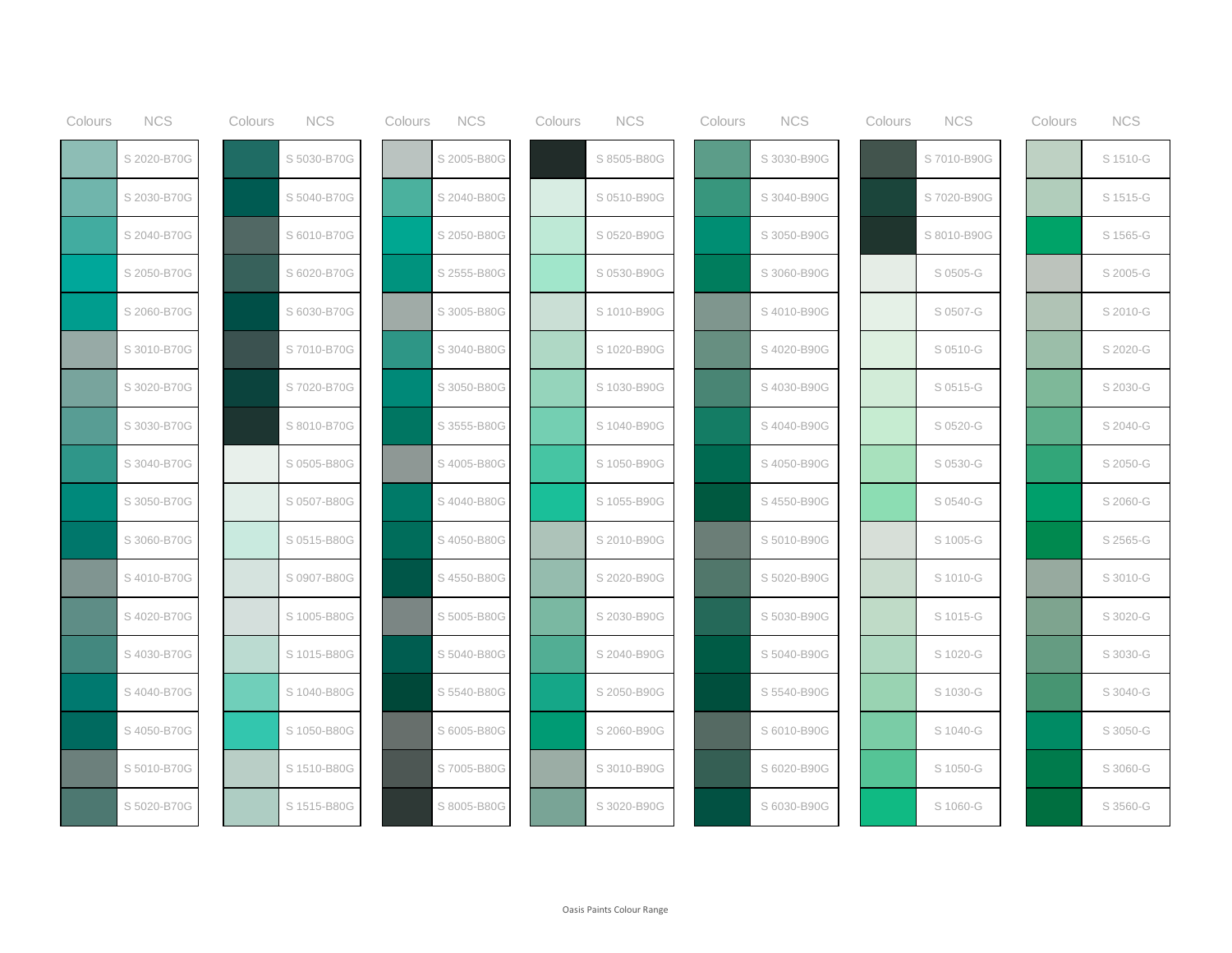| Colours | <b>NCS</b>  | Colours | <b>NCS</b>  | Colours | <b>NCS</b>  | Colours | <b>NCS</b>  | Colours | <b>NCS</b>  | Colours | <b>NCS</b>  | Colours | <b>NCS</b>  |
|---------|-------------|---------|-------------|---------|-------------|---------|-------------|---------|-------------|---------|-------------|---------|-------------|
|         | S 4020-G    |         | S 0560-G10Y |         | S 3010-G10Y |         | S 5540-G10Y |         | S 0804-G20Y |         | S 2040-G20Y |         | S 5005-G20Y |
|         | S 4030-G    |         | S 0565-G10Y |         | S 3020-G10Y |         | S 6010-G10Y |         | S 0907-G20Y |         | S 2050-G20Y |         | S 5040-G20Y |
|         | S 4040-G    |         | S 1005-G10Y |         | S 3030-G10Y |         | S 6020-G10Y |         | S 1005-G20Y |         | S 2060-G20Y |         | S 5540-G20Y |
|         | S 4050-G    |         | S 1010-G10Y |         | S 3040-G10Y |         | S 6030-G10Y |         | S 1010-G20Y |         | S 2070-G20Y |         | S 6005-G20Y |
|         | S 4550-G    |         | S 1020-G10Y |         | S 3050-G10Y |         | S 6530-G10Y |         | S 1015-G20Y |         | S 2075-G20Y |         | S 7005-G20Y |
|         | S 5020-G    |         | S 1030-G10Y |         | S 3060-G10Y |         | S7010-G10Y  |         | S 1020-G20Y |         | S 2570-G20Y |         | S 8005-G20Y |
|         | S 5030-G    |         | S 1040-G10Y |         | S 3065-G10Y |         | S 7020-G10Y |         | S 1030-G20Y |         | S 3005-G20Y |         | S 8505-G20Y |
|         | S 5040-G    |         | S 1050-G10Y |         | S 3560-G10Y |         | S 8010-G10Y |         | S 1040-G20Y |         | S 3010-G20Y |         | S 0505-G30Y |
|         | S 5540-G    |         | S 1060-G10Y |         | S4010-G10Y  |         | S 0505-G20Y |         | S 1050-G20Y |         | S 3020-G20Y |         | S 0510-G30Y |
|         | S 6020-G    |         | S 1070-G10Y |         | S4020-G10Y  |         | S 0510-G20Y |         | S 1060-G20Y |         | S 3030-G20Y |         | S 0520-G30Y |
|         | S 6030-G    |         | S 2005-G10Y |         | S 4030-G10Y |         | S 0515-G20Y |         | S 1070-G20Y |         | S 3040-G20Y |         | S 0530-G30Y |
|         | S 7020-G    |         | S 2010-G10Y |         | S4040-G10Y  |         | S 0520-G20Y |         | S 1075-G20Y |         | S 3050-G20Y |         | S 0540-G30Y |
|         | S 0505-G10Y |         | S 2020-G10Y |         | S4050-G10Y  |         | S 0530-G20Y |         | S 1510-G20Y |         | S 3060-G20Y |         | S 0550-G30Y |
|         | S 0510-G10Y |         | S 2030-G10Y |         | S4550-G10Y  |         | S 0540-G20Y |         | S 1515-G20Y |         | S 3560-G20Y |         | S 0560-G30Y |
|         | S 0520-G10Y |         | S 2040-G10Y |         | S 5010-G10Y |         | S 0550-G20Y |         | S 2005-G20Y |         | S 4005-G20Y |         | S 0570-G30Y |
|         | S 0530-G10Y |         | S 2050-G10Y |         | S 5020-G10Y |         | S 0560-G20Y |         | S 2010-G20Y |         | S 4040-G20Y |         | S 0580-G30Y |
|         | S 0540-G10Y |         | S 2060-G10Y |         | S 5030-G10Y |         | S 0570-G20Y |         | S 2020-G20Y |         | S 4050-G20Y |         | S 1005-G30Y |
|         | S 0550-G10Y |         | S 2070-G10Y |         | S 5040-G10Y |         | S 0575-G20Y |         | S 2030-G20Y |         | S 4550-G20Y |         | S 1010-G30Y |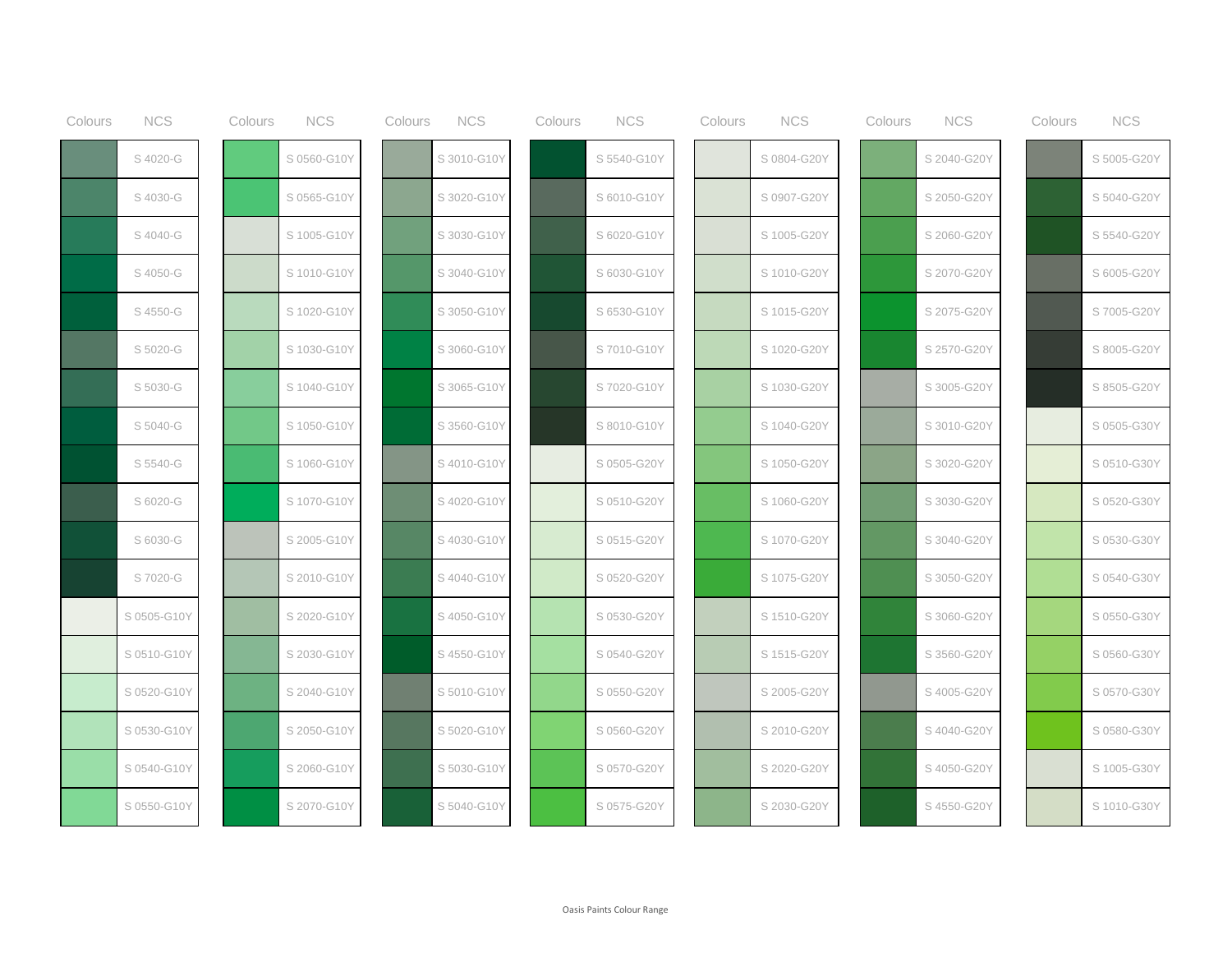| Colours | <b>NCS</b>  | Colours | <b>NCS</b>  | Colours | <b>NCS</b>  | Colours | <b>NCS</b>  | Colours | <b>NCS</b>  | Colours | <b>NCS</b>  | Colours | <b>NCS</b>  |
|---------|-------------|---------|-------------|---------|-------------|---------|-------------|---------|-------------|---------|-------------|---------|-------------|
|         | S 1020-G30Y |         | S 3020-G30Y |         | S 6020-G30Y |         | S 6010-G30Y |         | S 1005-G40Y |         | S 2060-G40Y |         | S 0530-G50Y |
|         | S 1030-G30Y |         | S 3030-G30Y |         | S 6030-G30Y |         | S 6020-G30Y |         | S 1010-G40Y |         | S 2070-G40Y |         | S 0540-G50Y |
|         | S 1040-G30Y |         | S 3040-G30Y |         | S 3030-G30Y |         | S 6030-G30Y |         | S 1015-G40Y |         | S 3010-G40Y |         | S 0550-G50Y |
|         | S 1050-G30Y |         | S 3050-G30Y |         | S 3040-G30Y |         | S 7010-G30Y |         | S 1020-G40Y |         | S 3020-G40Y |         | S 0560-G50Y |
|         | S 1060-G30Y |         | S 3060-G30Y |         | S 3050-G30Y |         | S 7020-G30Y |         | S 1030-G40Y |         | S 3030-G40Y |         | S 0565-G50Y |
|         | S 1070-G30Y |         | S 3560-G30Y |         | S 3060-G30Y |         | S 8010-G30Y |         | S 1040-G40Y |         | S 3040-G40Y |         | S 1005-G50Y |
|         | S 1080-G30Y |         | S 4010-G30Y |         | S 3560-G30Y |         | S 0505-G40Y |         | S 1050-G40Y |         | S 3050-G40Y |         | S 1010-G50Y |
|         | S 2005-G30Y |         | S 4020-G30Y |         | S 4010-G30Y |         | S 0507-G40Y |         | S 1060-G40Y |         | S 3060-G40Y |         | S 1020-G50Y |
|         | S 2010-G30Y |         | S4030-G30Y  |         | S 4020-G30Y |         | S 0510-G40Y |         | S 1070-G40Y |         | S 3065-G40Y |         | S 1030-G50Y |
|         | S 2020-G30Y |         | S 4040-G30Y |         | S 4030-G30Y |         | S 0515-G40Y |         | S 1075-G40Y |         | S 3560-G40Y |         | S 1040-G50Y |
|         | S 2030-G30Y |         | S 4050-G30Y |         | S 4040-G30Y |         | S 0520-G40Y |         | S 1510-G40Y |         | S 4040-G40Y |         | S 1050-G50Y |
|         | S 2040-G30Y |         | S 4550-G30Y |         | S 4050-G30Y |         | S 0530-G40Y |         | S 1515-G40Y |         | S 4050-G40Y |         | S 1060-G50Y |
|         | S 2050-G30Y |         | S 5010-G30Y |         | S 4550-G30Y |         | S 0540-G40Y |         | S 2005-G40Y |         | S 4550-G40Y |         | S 1070-G50Y |
|         | S 2060-G30Y |         | S 5020-G30Y |         | S 5010-G30Y |         | S 0550-G40Y |         | S 2010-G40Y |         | S 5040-G40Y |         | S 1075-G50Y |
|         | S 2070-G30Y |         | S 5030-G30Y |         | S 5020-G30Y |         | S 0560-G40Y |         | S 2020-G40Y |         | S 5540-G40Y |         | S 2005-G50Y |
|         | S 2075-G30Y |         | S 5040-G30Y |         | S 5030-G30Y |         | S 0570-G40Y |         | S 2030-G40Y |         | S 0505-G50Y |         | S 2010-G50Y |
|         | S 2570-G30Y |         | S 5540-G30Y |         | S 5040-G30Y |         | S 0575-G40Y |         | S 2040-G40Y |         | S 0510-G50Y |         | S 2020-G50Y |
|         | S 3010-G30Y |         | S 6010-G30Y |         | S 5540-G30\ |         | S 0603-G40Y |         | S 2050-G40Y |         | S 0520-G50Y |         | S 2030-G50Y |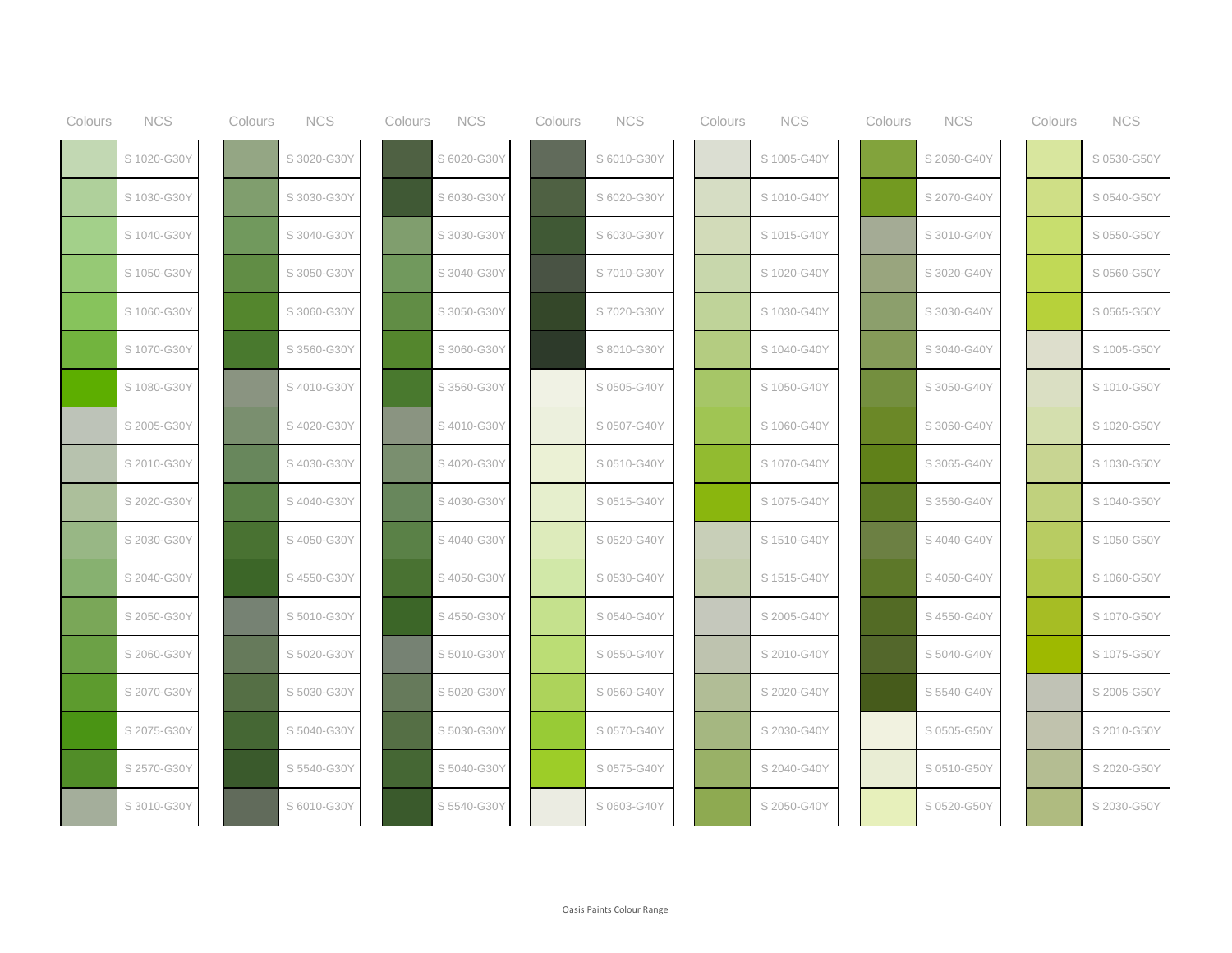| Colours | <b>NCS</b>  | Colours | <b>NCS</b>  | Colours | <b>NCS</b>  | Colours | <b>NCS</b>  | Colours | <b>NCS</b>  | Colours | <b>NCS</b>  | Colours | <b>NCS</b>  |
|---------|-------------|---------|-------------|---------|-------------|---------|-------------|---------|-------------|---------|-------------|---------|-------------|
|         | S 2040-G50Y |         | S 4050-G50Y |         | S 0505-G60Y |         | S 1050-G60Y |         | S 3050-G60Y |         | S 1005-G70Y |         | S 3020-G70Y |
|         | S 2050-G50Y |         | S 4550-G50Y |         | S 0510-G60Y |         | S 1060-G60Y |         | S 3060-G60Y |         | S 1010-G70Y |         | S 3030-G70Y |
|         | S 2060-G50Y |         | S 5005-G50Y |         | S 0515-G60Y |         | S 1070-G60Y |         | S 3065-G60Y |         | S 1020-G70Y |         | S 3040-G70Y |
|         | S 2070-G50Y |         | S 5010-G50Y |         | S 0520-G60Y |         | S 1075-G60Y |         | S 3560-G60Y |         | S 1030-G70Y |         | S 3050-G70Y |
|         | S 3005-G50Y |         | S 5020-G50Y |         | S 0530-G60Y |         | S 1510-G60Y |         | S 4040-G60Y |         | S 1040-G70Y |         | S 3060-G70Y |
|         | S 3010-G50Y |         | S 5030-G50Y |         | S 0540-G60Y |         | S 1515-G60Y |         | S4050-G60Y  |         | S 1050-G70Y |         | S 3560-G70Y |
|         | S 3020-G50Y |         | S 5040-G50Y |         | S 0550-G60Y |         | S 2005-G60Y |         | S4550-G60Y  |         | S 1060-G70Y |         | S 4010-G70Y |
|         | S 3030-G50Y |         | S 5540-G50Y |         | S 0560-G60Y |         | S 2010-G60Y |         | S 5040-G60Y |         | S 1070-G70Y |         | S 4020-G70Y |
|         | S 3040-G50Y |         | S 6005-G50Y |         | S 0570-G60Y |         | S 2020-G60Y |         | S 5540-G60Y |         | S 1075-G70Y |         | S 4030-G70Y |
|         | S 3050-G50Y |         | S 6010-G50Y |         | S 0575-G60Y |         | S 2030-G60Y |         | S 0505-G70Y |         | S 2005-G70Y |         | S 4040-G70Y |
|         | S 3060-G50Y |         | S 6020-G50Y |         | S 0804-G60Y |         | S 2040-G60Y |         | S 0510-G70Y |         | S 2010-G70Y |         | S 4050-G70Y |
|         | S 3065-G50Y |         | S 6030-G50Y |         | S 0907-G60Y |         | S 2050-G60Y |         | S 0520-G70Y |         | S 2020-G70Y |         | S 4550-G70Y |
|         | S 3560-G50Y |         | S 6530-G50Y |         | S 1005-G60Y |         | S 2060-G60Y |         | S 0530-G70Y |         | S 2030-G70Y |         | S 5010-G70Y |
|         | S 4005-G50Y |         | S 7005-G50Y |         | S 1010-G60Y |         | S 2070-G60Y |         | S 0540-G70Y |         | S 2040-G70Y |         | S 5020-G70Y |
|         | S 4010-G50Y |         | S 7010-G50Y |         | S 1015-G60Y |         | S 3010-G60Y |         | S 0550-G70Y |         | S 2050-G70Y |         | S 5030-G70Y |
|         | S 4020-G50Y |         | S 7020-G50Y |         | S 1020-G60Y |         | S 3020-G60Y |         | S 0560-G70Y |         | S 2060-G70Y |         | S 5040-G70Y |
|         | S 4030-G50Y |         | S 8005-G50Y |         | S 1030-G60Y |         | S 3030-G60Y |         | S 0570-G70Y |         | S 2070-G70Y |         | S 5540-G70Y |
|         | S 4040-G50Y |         | S 8010-G50Y |         | S 1040-G60Y |         | S 3040-G60Y |         | S 0575-G70Y |         | S 3010-G70Y |         | S 6010-G70Y |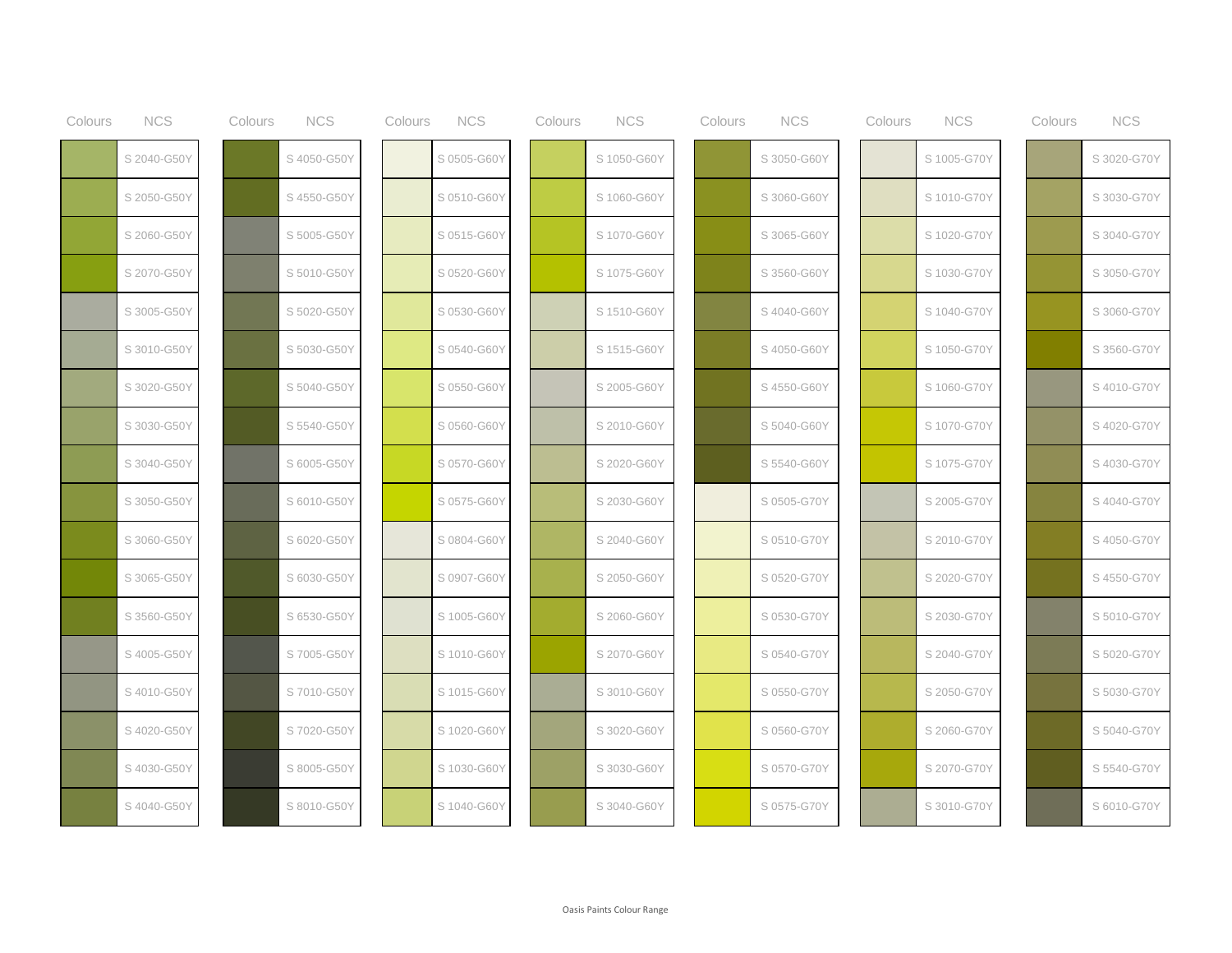| Colours | <b>NCS</b>  | Colours | <b>NCS</b>  | Colours | <b>NCS</b>  | Colours | <b>NCS</b>  | Colours | <b>NCS</b>  | Colours | <b>NCS</b>  | Colours | <b>NCS</b> |
|---------|-------------|---------|-------------|---------|-------------|---------|-------------|---------|-------------|---------|-------------|---------|------------|
|         | S 6020-G70Y |         | S 1015-G80Y |         | S 2070-G80Y |         | S 0510-G90Y |         | S 1060-G90Y |         | S 3050-G90Y |         |            |
|         | S 6030-G70Y |         | S 1020-G80Y |         | S 3005-G80Y |         | S 0515-G90Y |         | S 1070-G90Y |         | S 3060-G90Y |         |            |
|         | S7010-G70Y  |         | S 1030-G80Y |         | S 3010-G80Y |         | S 0520-G90Y |         | S 1075-G90Y |         | S 4010-G90Y |         |            |
|         | S 7020-G70Y |         | S 1040-G80Y |         | S 3020-G80Y |         | S 0530-G90Y |         | S 1505-G90Y |         | S 4020-G90Y |         |            |
|         | S 8010-G70Y |         | S 1050-G80Y |         | S 3030-G80Y |         | S 0540-G90Y |         | S 1510-G90Y |         | S 4030-G90Y |         |            |
|         | S 0505-G80Y |         | S 1060-G80Y |         | S 3040-G80Y |         | S 0550-G90Y |         | S 1515-G90Y |         | S 4040-G90Y |         |            |
|         | S 0507-G80Y |         | S 1070-G80Y |         | S 3050-G80Y |         | S 0560-G90Y |         | S 2005-G90Y |         | S 4050-G90Y |         |            |
|         | S 0510-G80Y |         | S 1075-G80Y |         | S 3060-G80Y |         | S 0570-G90Y |         | S 2010-G90Y |         | S 5010-G90Y |         |            |
|         | S 0515-G80Y |         | S 1505-G80Y |         | S 4005-G80Y |         | S 0575-G90Y |         | S 2020-G90Y |         | S 5020-G90Y |         |            |
|         | S 0520-G80Y |         | S 1510-G80Y |         | S4040-G80Y  |         | S 0804-G90Y |         | S 2030-G90Y |         | S 5030-G90Y |         |            |
|         | S 0530-G80Y |         | S 1515-G80Y |         | S 4050-G80Y |         | S 0907-G90Y |         | S 2040-G90Y |         | S 5040-G90Y |         |            |
|         | S 0540-G80Y |         | S 2005-G80Y |         | S 5005-G80Y |         | S 1005-G90Y |         | S 2050-G90Y |         | S 6010-G90Y |         |            |
|         | S 0550-G80Y |         | S 2010-G80Y |         | S 5040-G80Y |         | S 1010-G90Y |         | S 2060-G90Y |         | S 6020-G90Y |         |            |
|         | S 0560-G80Y |         | S 2020-G80Y |         | S 6005-G80Y |         | S 1015-G90Y |         | S 2070-G90Y |         | S 6030-G90Y |         |            |
|         | S 0570-G80Y |         | S 2030-G80Y |         | S7005-G80Y  |         | S 1020-G90Y |         | S 3010-G90Y |         | S 7010-G90Y |         |            |
|         | S 0603-G80Y |         | S 2040-G80Y |         | S 8005-G80Y |         | S 1030-G90Y |         | S 3020-G90Y |         | S 7020-G90Y |         |            |
|         | S 1005-G80Y |         | S 2050-G80Y |         | S 8505-G80Y |         | S 1040-G90Y |         | S 3030-G90Y |         | S 8010-G90Y |         |            |
|         | S 1010-G80Y |         | S 2060-G80Y |         | S 0505-G90Y |         | S 1050-G90Y |         | S 3040-G90Y |         |             |         |            |
|         |             |         |             |         |             |         |             |         |             |         |             |         |            |